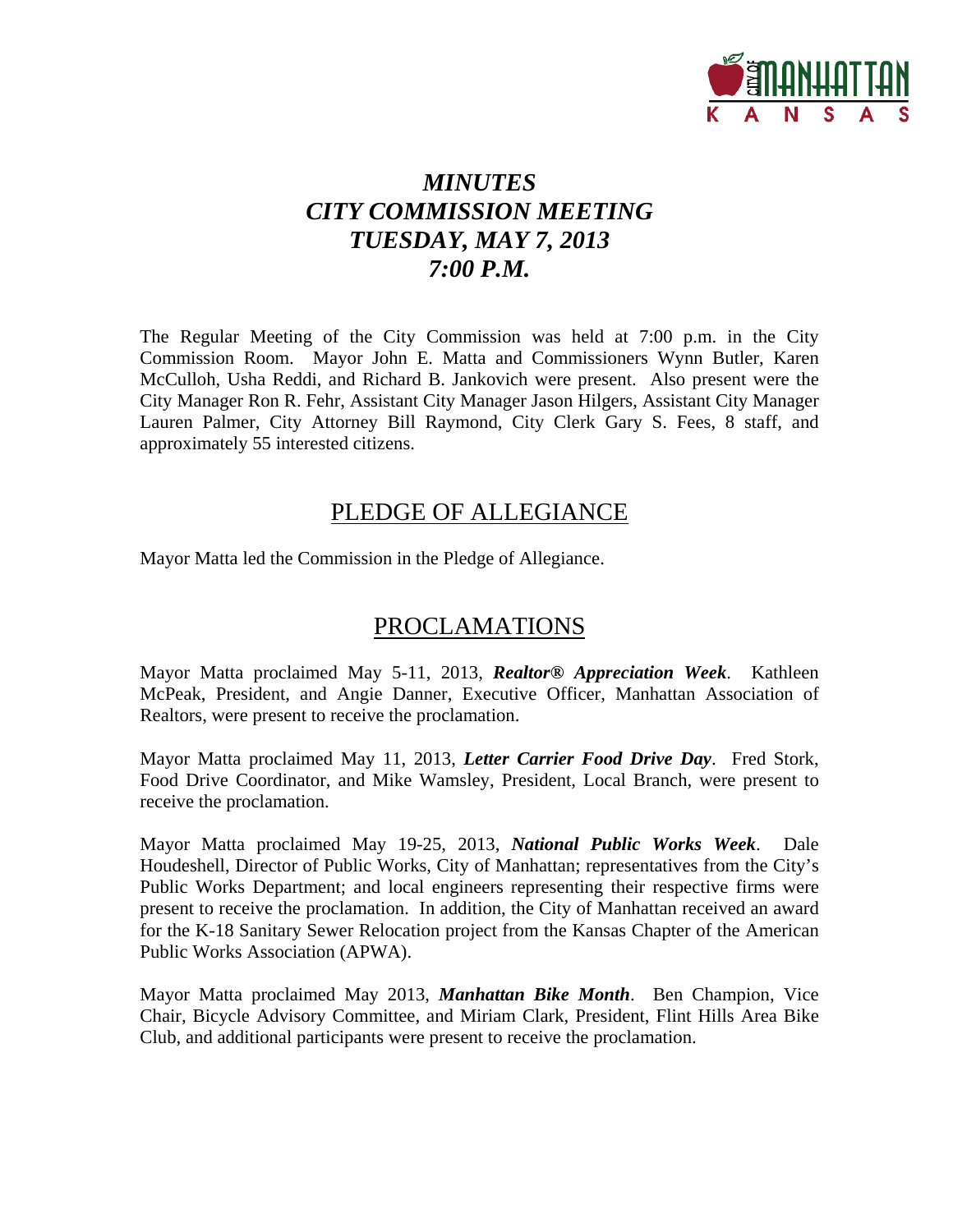# PROCLAMATIONS *(CONTINUED)*

Mayor Matta proclaimed May 2013, *Mental Health Month*. Robbin Cole, Executive Director, Pawnee Mental Health Services, and Anne Browne, Carroll Hess, and Jim Flynn, Board of Directors of Pawnee Mental Health Services, were present to receive the proclamation.

# PUBLIC COMMENTS

Mayor Matta opened the public comments.

John and Donna Borgerding, owners of property on Thurston Street, informed the Commission that he owned property near Dairy Queen and wanted to improve the property and change it to R-2 in order to make it a duplex unit. He stated that a previous Commissioner told him to go right to the Commission to get this item off the ground.

Ron Fehr, City Manager, responded to questions from Mr. Borgerding and stated that there is a statutory process for rezoning from R-1 to R-2 and that he would need to start with the Manhattan Urban Area Planning Board.

John Borgerding, owner of property on Thurston Street, provided additional information on his property and asked for assistance to facilitate the process.

Ron Fehr, City Manager, informed Mr. Borgerding that he would be happy to meet with him regarding his request.

Mike Williams, Senior at Kansas State University, representing the Enactus Club, presented information for a new dog park and three possible locations. He then responded to questions from the Commission and provided additional information on the proposal.

Ron Fehr, City Manager, responded to questions and provided additional background information about previous discussions on dog parks. He suggested that Mr. Williams contact Eddie Eastes, Assistant Director of Parks and Recreation, and then discuss the proposal with the Parks and Recreation Advisory Board.

Frank Kubista, 3008 Pecanwood Drive, provided an update on the Tallgrass Classic cyclists' event held in Manhattan on May 4-5, 2013. He voiced appreciation to the Riley County Police Department and to the Public Works Department Traffic Division for their support.

Hearing no other comments, Mayor Matta closed the public comments.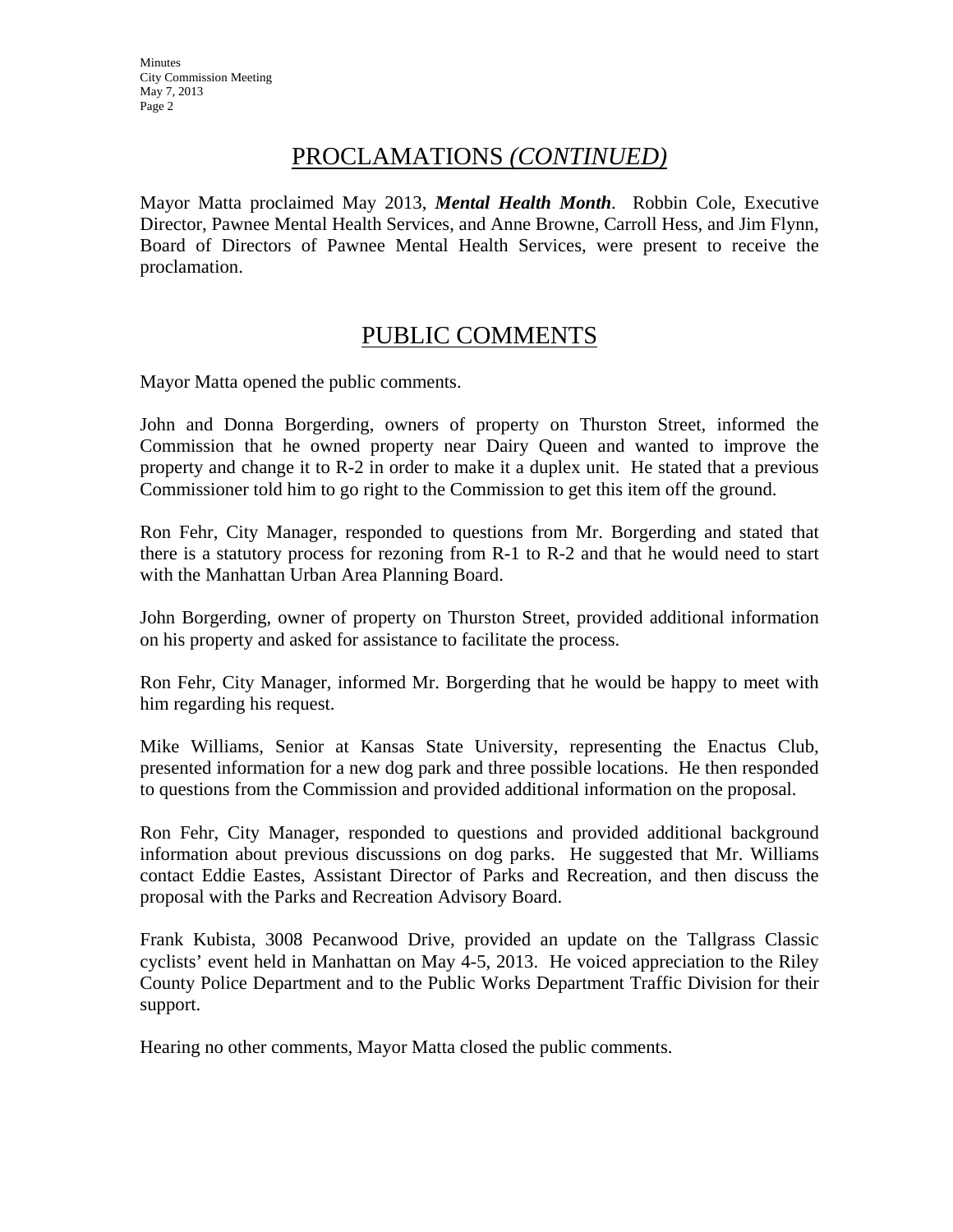# COMMISSIONER COMMENTS

Commissioner Jankovich said his son participated in the Tallgrass Classic on May 4-5, 2013, and stated that it was a great event. He also congratulated Epsilon Sigma Alpha for hosting their philanthropic state convention at Four Points by Sheraton in Manhattan.

Commissioner Reddi informed the community that she attended the Sunset Zoo Earth Day celebration and said there was a good turnout. She stated that May 6-10, 2013, is Teacher Appreciation Week and encouraged citizens to get back in touch with a former elementary, high school, or college teacher that inspired you. She asked what the plans were for this year's public Fourth of July fireworks display and informed the community that without a sponsor, there should not be an automatic assumption that public fireworks will occur.

Ron Fehr, City Manager, stated that the public Fourth of July fireworks event had been sponsored by Dara's in the past; however, it was his understanding that they were looking for others in the community to take over the public fireworks event this year.

Commissioner McCulloh stated that May is Mental Health Month and informed the community that the Mental Health Task Force will be meeting soon.

Mayor Matta informed the community that there will be a Memorial Ceremony at the Riley County Law Enforcement Center on Friday, May 17, 2013, at 11:00 a.m. He encouraged the community to attend the event.

# CONSENT AGENDA

(\* denotes those items discussed)

# **MINUTES**

The Commission approved the minutes of the Regular City Commission Meeting held Tuesday, April 16, 2013.

# **CLAIMS REGISTER NO. 2731**

The Commission approved Claims Register No. 2731 authorizing and approving the payment of claims from April 10, 2013, to April 30, 2013, in the amount of \$3,099,296.70.

# **LICENSE**

The Commission approved an annual Cereal Malt Beverage Off-Premises License for Hy-Vee  $\#1398, 6013$ <sup>rd</sup> Place.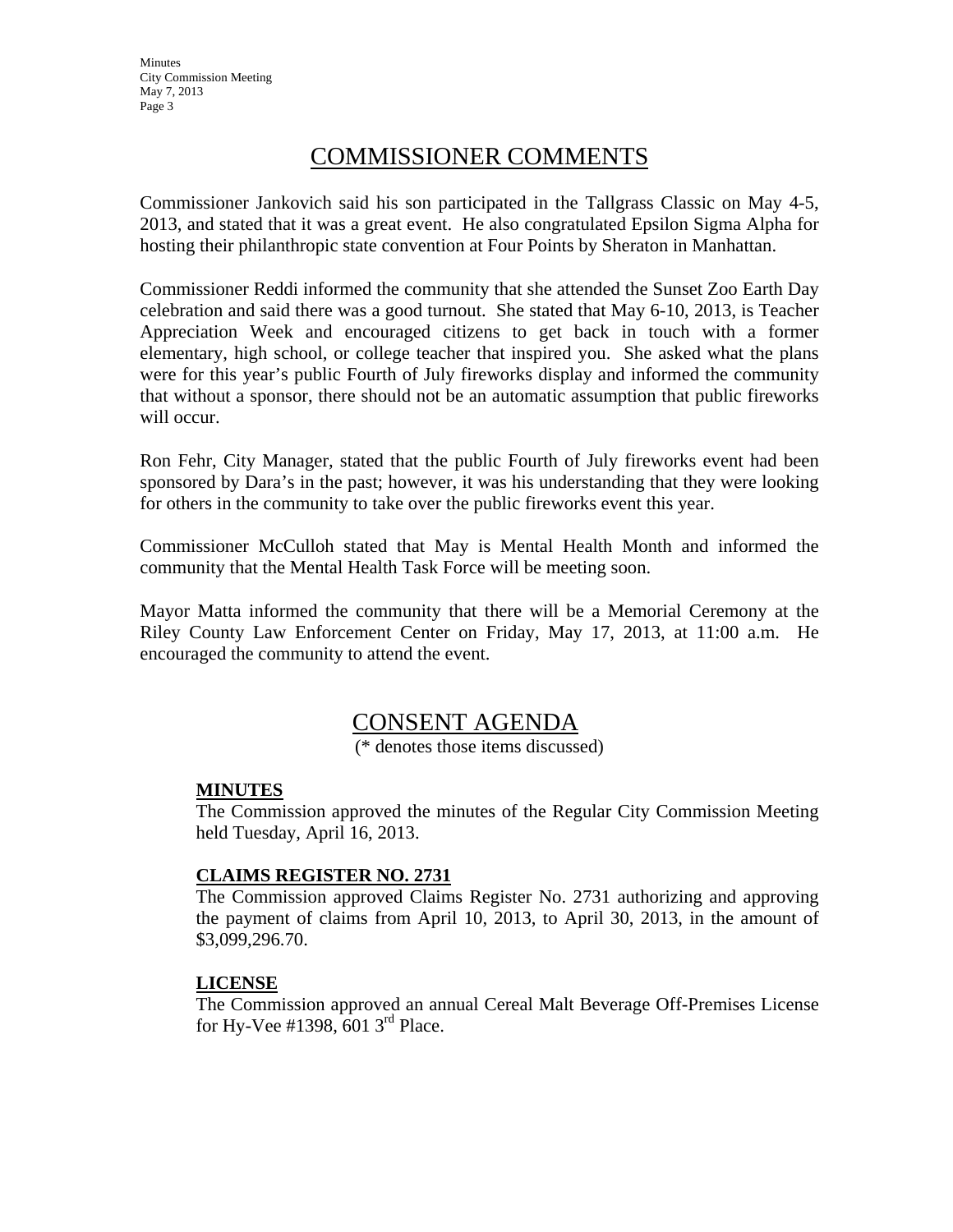# CONSENT AGENDA (*CONTINUED*)

# **FINAL PLAT – COX ADDITION**

The Commission accepted the easements and rights-of-way, as shown on the Final Plat of the Cox Addition, generally located at 2205 Browning Avenue, based on conformance with the Manhattan Urban Area Subdivision Regulations.

# **\* FIRST READING – ISSUE INDUSTRIAL REVENUE BONDS – ICON ENTERPRISES, INC (D/B/A/ CIVICPLUS)**

Commissioner Jankovich stated that he had a conflict of interest with the applicant and would be abstaining on the item.

The Commission approved first reading of an ordinance authorizing the issuance of Industrial Revenue Bonds for ICON Enterprises, Inc. (d/b/a CivicPlus).

# **RESOLUTION NO. 050713-A – PETITION – HIGHLAND MEADOWS, UNIT SEVEN – SANITARY SEWER IMPROVEMENTS (SS1303)**

The Commission found the petition sufficient and approved Resolution No. 050713-A finding the project advisable and authorizing construction for Highland Meadows, Unit Seven, Sanitary Sewer Improvements (SS1303).

# **RESOLUTION NO. 050713-B – PETITION – HIGHLAND MEADOWS, UNIT SEVEN – STREET IMPROVEMENTS (ST1302)**

The Commission found the petition sufficient and approved Resolution No. 050713-B finding the project advisable and authorizing construction for Highland Meadows, Unit Seven, Street Improvements (ST1302).

# **RESOLUTION NO. 050713-C – PETITION – HIGHLAND MEADOWS, UNIT SEVEN – WATER IMPROVEMENTS (WA1303)**

The Commission found the petition sufficient and approved Resolution No. 050713-C, finding the project advisable and authorizing construction for Highland Meadows, Unit Seven, Water Improvements (WA1303).

# **AGREEMENT – ENGINEERING SERVICES – HIGHLAND MEADOWS, UNIT SEVEN – SANITARY SEWER (SS1303), STREET (ST1302), AND WATER (WA1303) IMPROVEMENTS**

The Commission authorized the Mayor and City Clerk to execute an agreement with Schwab-Eaton, P.A., to perform professional services for the Highland Meadows, Unit Seven, Sanitary Sewer (SS1303), Street (ST1303), and Water (WA1303) Improvements.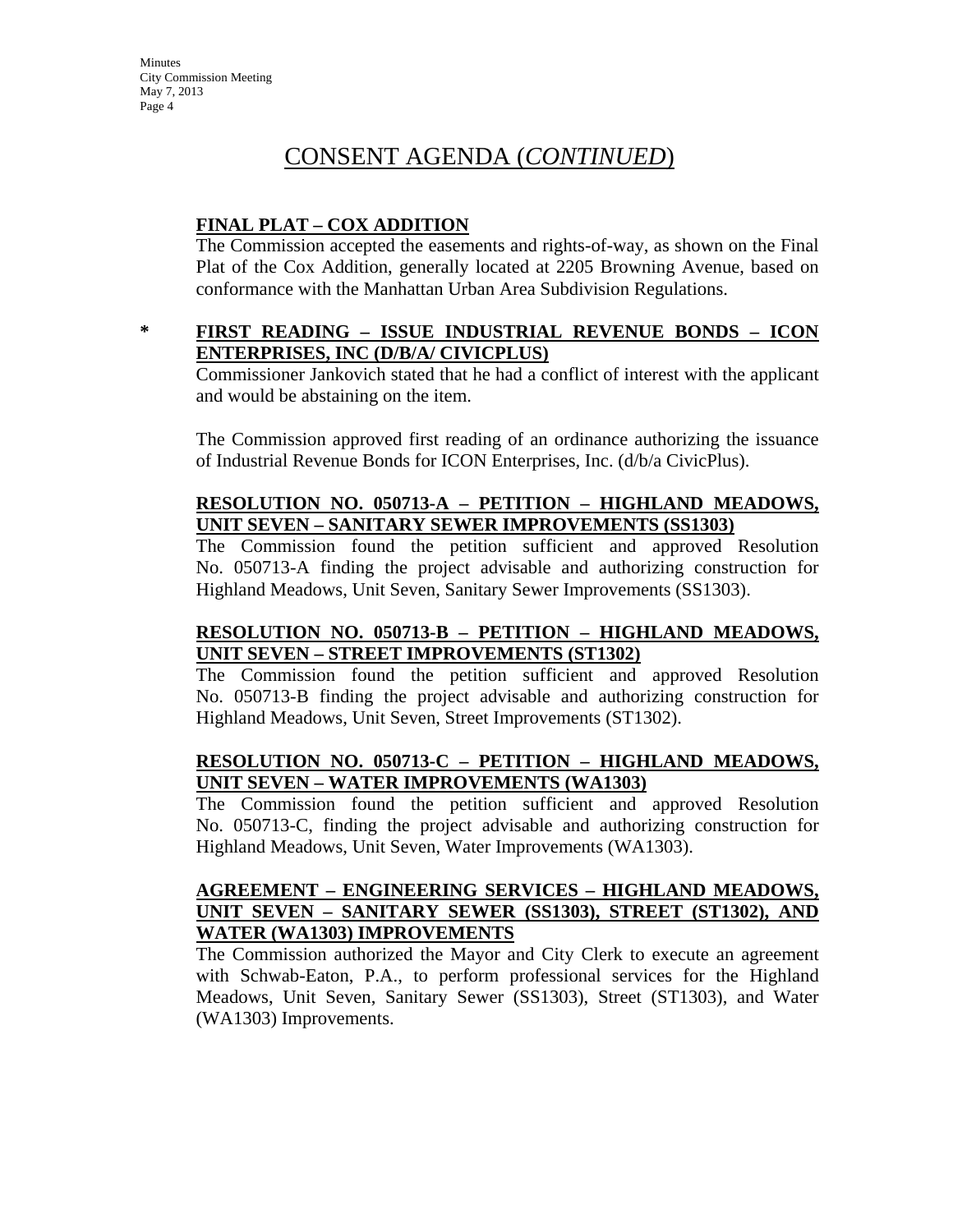# **AWARD CONTRACT - HIGHLAND MEADOWS, UNIT SEVEN – SANITARY SEWER (SS1303), STREET (ST1302), AND WATER (WA1303) IMPROVEMENTS**

The Commission accepted the Engineer's Opinion of Probable Cost in the amount of \$1,068,930.00 and awarded a construction contract in the amount of \$873,454.50 to Larson Construction, of Manhattan Kansas, for Highland Meadows, Unit Seven, Sanitary Sewer (SS1303), Street (ST1302), and Water (WA1303) Improvements.

# **RESOLUTION NO. 050713-D – PETITION – GRAND VISTA, UNIT 3 – SANITARY SEWER IMPROVEMENTS (SS1304)**

The Commission found the petition sufficient and approved Resolution No. 050713-D finding the project advisable and authorizing construction for Grand Vista, Unit 3, Sanitary Sewer (SS1304) Improvements.

### **RESOLUTION NO. 050713-E – PETITION – GRAND VISTA, UNIT 3 – STREET IMPROVEMENTS (ST1304)**

The Commission found the petition sufficient and approved Resolution No. 050713-E finding the project advisable and authorizing construction for Grand Vista, Unit 3, Street (ST1304) Improvements.

# **RESOLUTION NO. 050713-F – PETITION – GRAND VISTA, UNIT 3 – WATER IMPROVEMENTS (WA1304)**

The Commission found the petition sufficient and approved Resolution No. 050713-F finding the project advisable and authorizing construction for Grand Vista, Unit 3, Water (WA1304) Improvements.

#### **AGREEMENT – ENGINEERING SERVICES - GRAND VISTA, UNIT 3 – SANITARY SEWER (SS1304), STREET (ST1304), AND WATER IMPROVEMENTS (WA1304)**

The Commission authorized the Mayor and City Clerk to execute an agreement with Schwab-Eaton, P.A., of Manhattan, Kansas, to perform professional services for the Grand Vista, Unit 3, Sanitary Sewer (SS1304), Street (ST1304), Water (WA1304) Improvements.

### **REQUEST FOR QUALIFICATIONS – WATER SYSTEMS (WA1308, WA1309) AND SANITARY SEWER (SS1307, SS1308) IMPROVEMENTS**

The Commission authorized City Administration to solicit statements of qualifications for the Water Systems and Sanitary Sewer Improvements Projects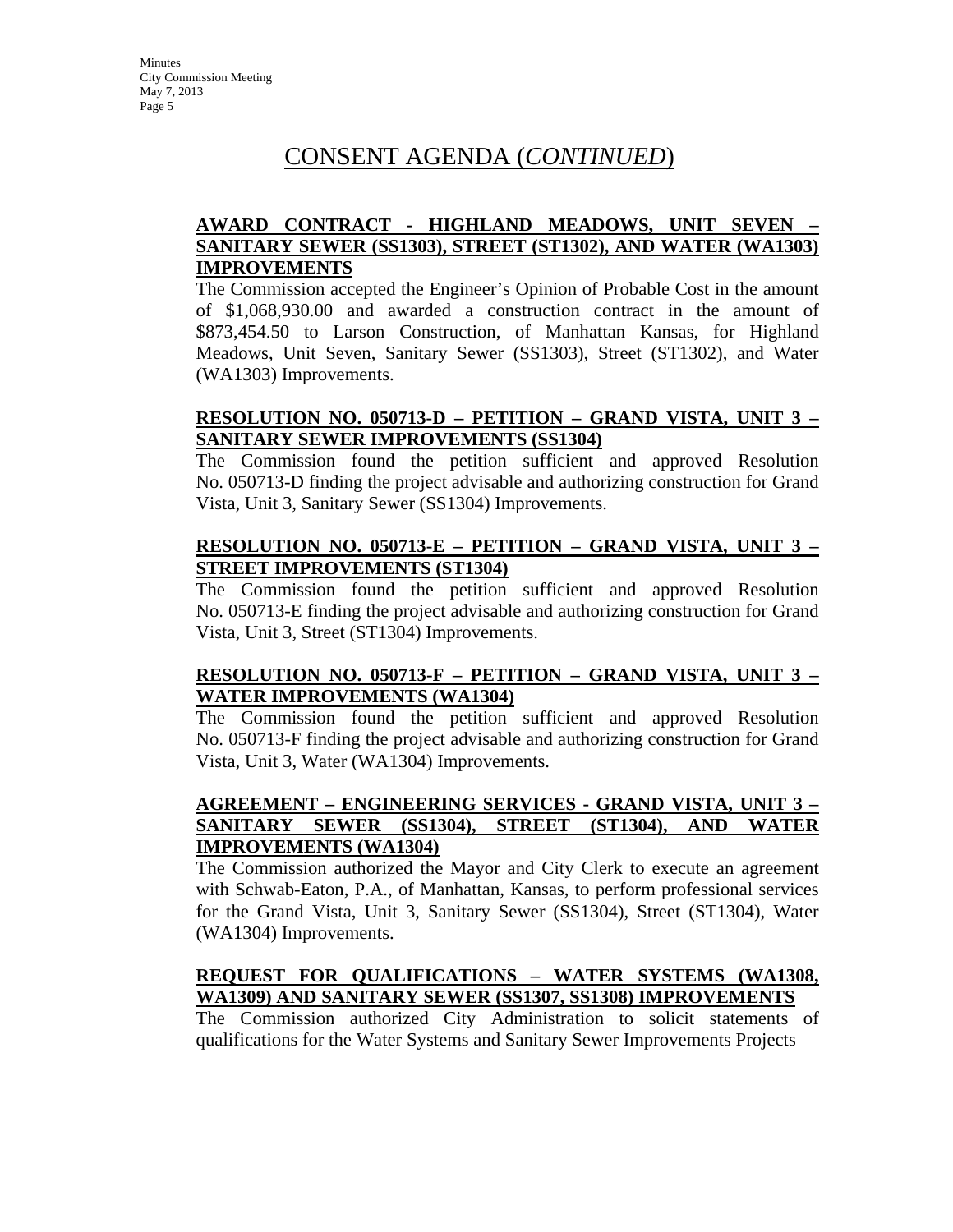#### **REQUEST FOR QUALIFICATIONS – WATER SYSTEMS (WA1308, WA1309) AND SANITARY SEWER (SS1307, SS1308) IMPROVEMENTS** *(CONTINUED)*

[Westwood Road, Elm Lane, Summit Avenue, and Walnut Drive Water Line Replacement (WA1308); Fourth Street and Pottawatomie Avenue Water Line Replacement (WA1309); 900 Block of Old Claflin Sanitary Sewer Replacement (SS1307); and Wildcat Ridge Sanitary Sewer Replacement (SS1308)].

#### **\* APPLICATION – KDOT GEOMETRIC IMPROVEMENT PROGRAM**

Joleen Hill, 2909 Amherst Avenue, asked about the item and requested that the item be further discussed.

Joleen Hill, 2909 Amherst Avenue, informed the Commission that this proposed project directly affects where she lives. She said that she understood the project was preliminary and stated that she did not know anything about the item until yesterday. She requested more information before proceeding forward and provided additional information on her property and the neighborhood.

Ron Fehr, City Manager, provided background information regarding the item.

Rob Ott, City Engineer, presented additional information regarding the item and the process with the Kansas Department of Transportation (KDOT). He provided an aerial map showing the geometric improvements proposed for the Amherst Avenue and K-113 intersection and informed the Commission that there would be more steps necessary with the Commission and KDOT in order for this item to move forward. He then responded to questions from the Commission regarding the traffic study that was conducted, the submission process, and other projects considered for submittal for the KDOT Geometric Improvement Program.

Joleen Hill, 2909 Amherst Avenue, voiced concern with the project being proposed and for not being notified in advance of this meeting. She was also concerned with the proposed sidewalk to be constructed and potential issues with the current sewer line. She requested that more thought be given to the item before moving forward.

Ron Fehr, City Manager, responded to questions from the Commission. He clarified that the City could substitute an alternate project for Tuttle Creek Boulevard and Ehlers Road if that is the desire of the Commission.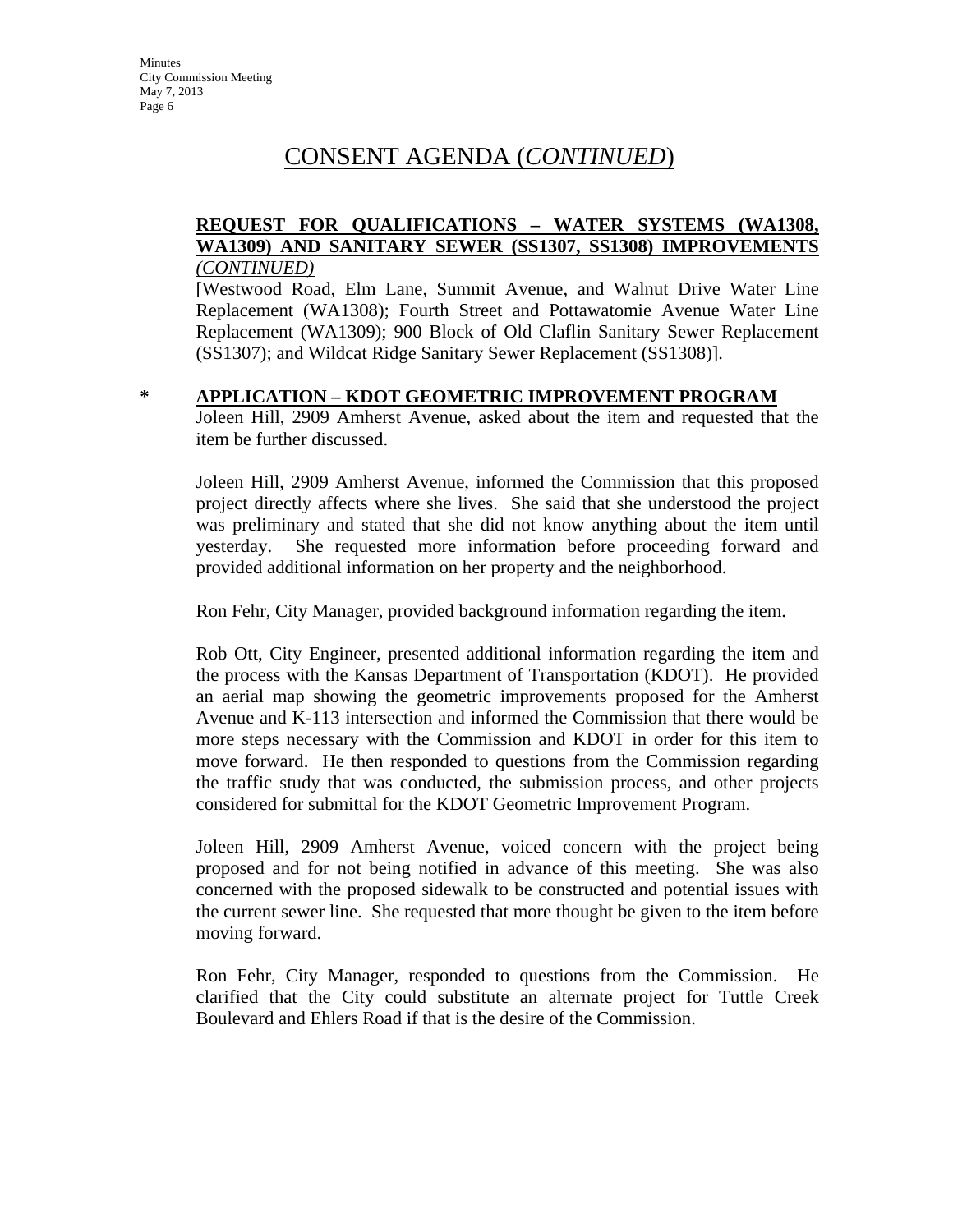#### **\* APPLICATION – KDOT GEOMETRIC IMPROVEMENT PROGRAM**  *(CONTINUED)*

The Commission authorized the City Administration to complete and submit an application to the Kansas Department of Transportation for the Geometric Improvement Program for intersection improvements at Tuttle Creek Boulevard and Ehlers Road for fiscal year 2016.

# **KDOT AGREEMENT – WEST ANDERSON AVENUE/WEST CLAFLIN ROAD TRAFFIC SIGNAL COORDINATION (ST1201)**

The Commission authorized City Administration to finalize and the Mayor and City Clerk to execute the state-aid Intelligent Transportation System (ITS) Set-A-Side Project Agreement with KDOT for the Manhattan ITS Enhancement Project for installation of the west Anderson Avenue/west Claflin Road Traffic Signal Coordination System (ST1201).

# **\* CONTRACT AMENDMENT NO. 2 – ENGINEERING SERVICES – CICO PARK DETENTION IMPROVEMENTS (SM1001)**

The Commission authorized the Mayor and City Clerk to execute Contract Amendment No. 2 in the amount of \$168,258.00 with Olsson Associates, of Manhattan, Kansas, for CiCo Park Detention Improvements (SM1001).

# **CONTRACT AMENDMENT NO. 1 – ENGINEERING SERVICES – TECUMSEH/QUIVERA, PHASE IIA, STORM SEWER IMPROVEMENTS SM0813)**

The Commission authorized the Mayor and City Clerk to execute Contract Amendment No. 1 with Bartlett and West Engineers, of Manhattan, Kansas, for additional engineering services regarding the Tecumseh/Quivera, Phase IIA, storm sewer improvements (SM0813).

# **AGREEMENT – OUTSIDE CITY SEWER SERVICES – 200 WATERBRIDGE (SHARON N. COFFMAN AND JAMES R. COFFMAN, TRUSTEES OF THE SHARON N. COFFMAN TRUST)**

The Commission authorized the Mayor and City Clerk to execute an agreement with Sharon N. Coffman and James R. Coffman, Trustees of the Sharon N. Coffman Trust, for an outside city limits sanitary sewer service connection for the single-family residence and guest house at 200 Waterbridge, Riley County, Kansas.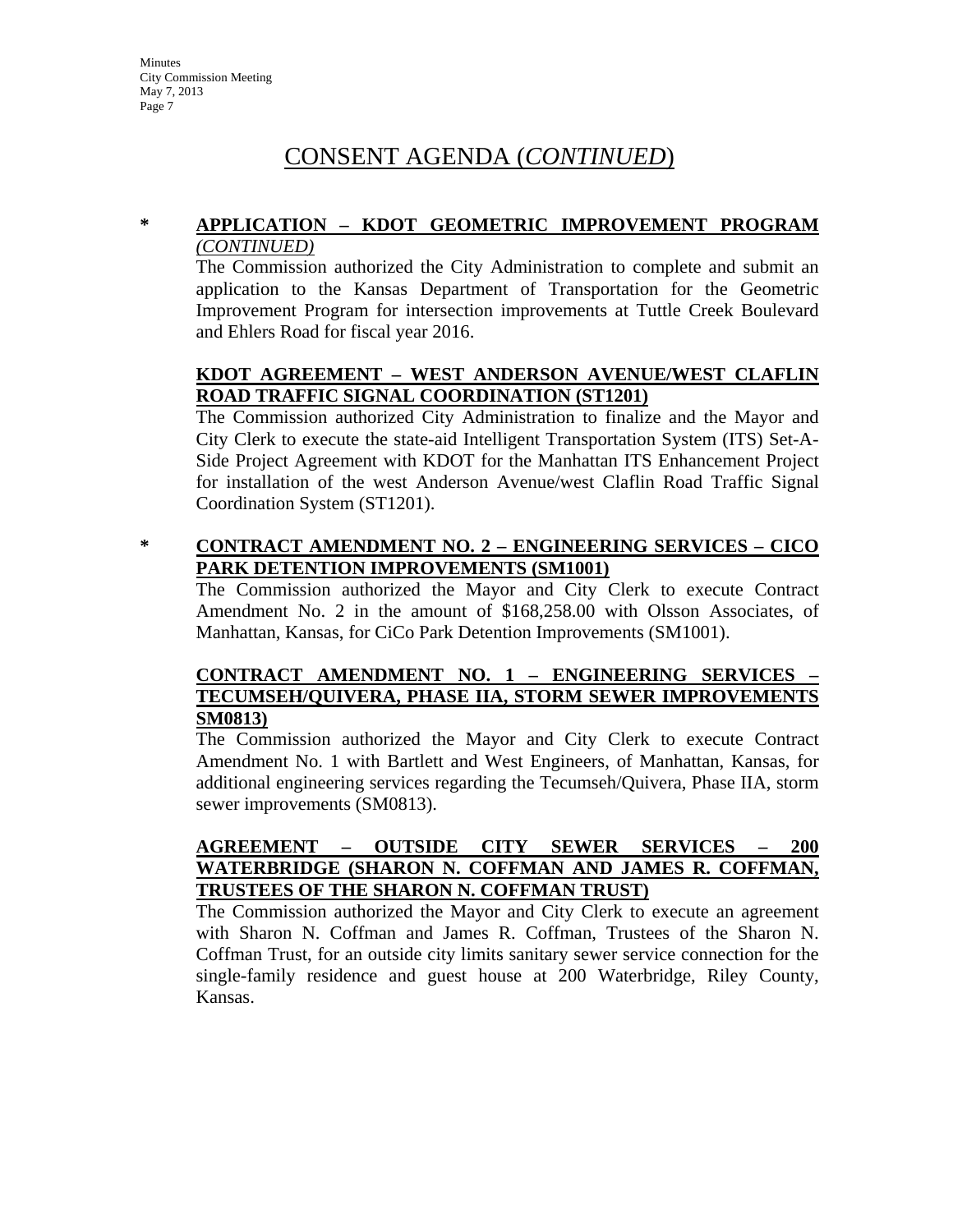### **AWARD CONTRACT – HOUSING REHABILITATION PROJECT – 2127 NORTHVIEW DRIVE**

The Commission accepted the bids for 2127 Northview Drive; awarded a contract in the amount of \$14,000.00 to the lowest responsible bidder Ben Kitchens Painting Co., of Junction City, Kansas; authorized the Mayor and City Clerk to enter into agreements with the contractor and property owner for expenditure of Housing Rehabilitation Funds; and authorized City Administration to approve any necessary change orders.

### **CDBG – YEAR FOUR ANNUAL ACTION PLAN**

The Commission authorized the submission of the City of Manhattan Community Development Block Grant 2013 Fourth Program Year Annual Action Plan.

### **AMEND – YEAR THREE ANNUAL ACTION PLAN**

The Commission approved the 2012 Third Program Year Substantial Amendment.

### **PURCHASE – CHEMICALS FOR CITY AQUATIC FACILITIES**

The Commission authorized City Administration to purchase muriatic acid for the amount of \$2.36 per gallon, sodium bicarbonate for the amount of \$.25 per pound, calcium chloride for the amount of \$.237 per pound, soda ash for the amount of \$.263 per pound, cyanuric acid for the amount of \$.94 per pound, and sodium hypochlorite for the amount of \$1.49 per gallon for treatment of the City aquatic facilities for the 2013 season from Edwards Chemicals, Inc., of Elwood, Kansas, to be paid from the Parks and Recreation Swimming Pool Division General Operation Budget General Fund.

#### **BOARD APPOINTMENTS**

The Commission approved appointments by Mayor Matta to various boards and committees of the City.

#### *Library Board*

Re-appointment of G. Kent Stewart, 2062 College Heights Road, to a four-year term. Mr. Stewart's term begins immediately, and will expire April 30, 2017.

#### *Manhattan Urban Area Planning Board*

Re-appointment of Ron Hageman, 3450 Vanesta Drive, to a three-year term. Mr. Hageman's term begins immediately, and will expire April 30, 2016.

#### *Social Services Advisory Board*

Appointment of John Ball, 3107 Harahey Ridge, to fill the unexpired term of Katie Brayton. Mr. Ball's term begins immediately, and will expire June 30, 2015.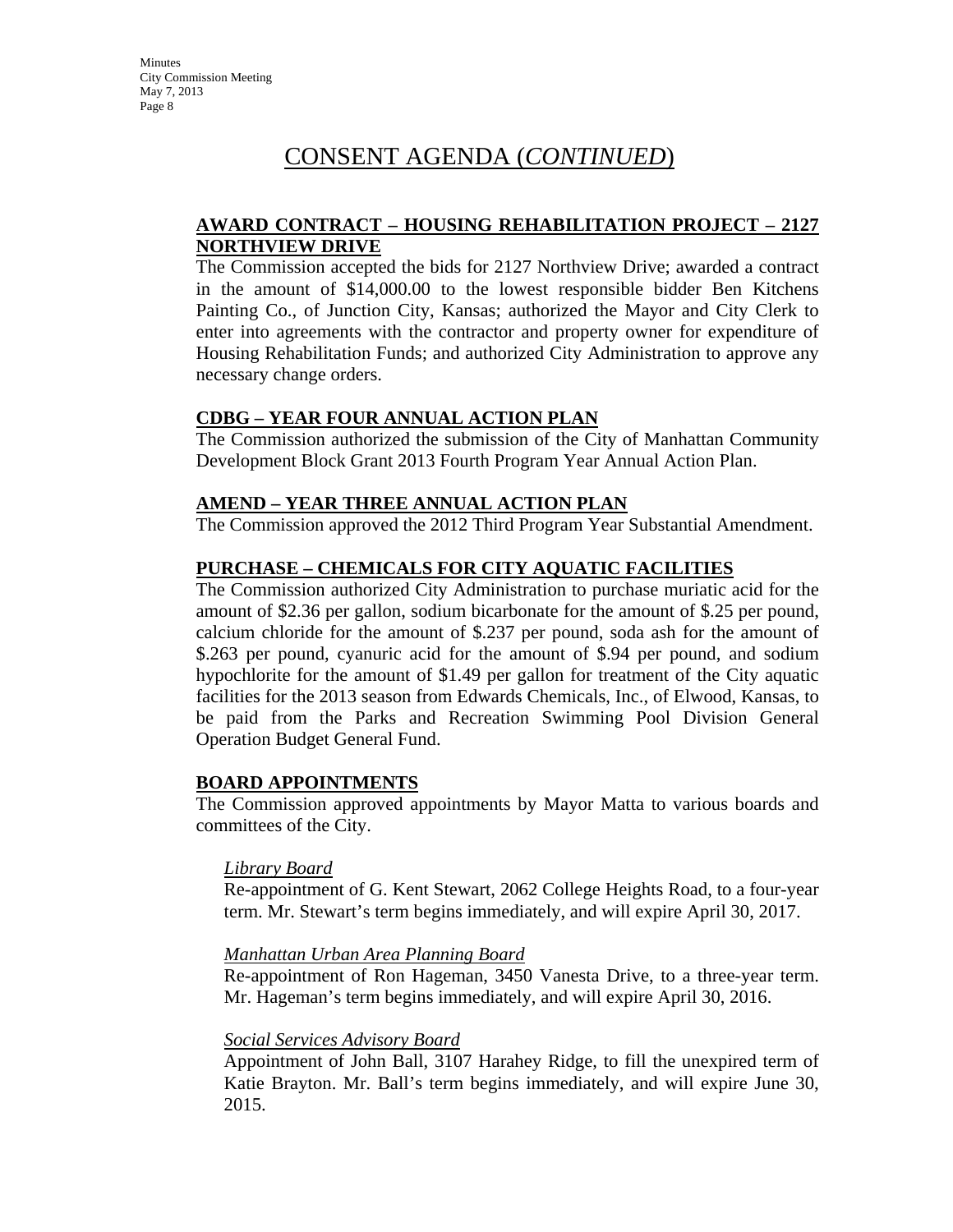### **BOARD APPOINTMENTS** *(CONTINUED)*

#### *Social Services Advisory Board* **(CONTINUED)**

Appointment of Lee Modesitt, 412 Butterfield Road, to fill the unexpired term of Stacy Cam. Mr. Modesitt's term begins immediately, and will expire June 30, 2014.

After discussion and comments from the Commission, Commissioner Jankovich moved to approve the consent agenda, with the exception of Item I, APPLICATION – KDOT GEOMETRIC IMPROVEMENT PROGRAM, and to substitute the proposed Amherst Avenue and K-113 project with the Tuttle Creek Boulevard and Ehlers Road project instead for submission to the Kansas Department of Transportation (KDOT). Commissioner McCulloh seconded the motion. On a roll call vote, motion carried 5-0, with the exception of Item E, FIRST READING – ISSUE INDUSTRIAL REVENUE BONDS – ICON ENTERPRISES, INC (D/B/A/ CIVICPLUS), which carried 4-0-1, with Commissioner Jankovich abstaining on the item.

# GENERAL AGENDA

# **FIRST READING – AMEND - LOT 16, THE MANHATTAN MARKETPLACE PUD, UNIT TWO**

Eric Cattell, Assistant Director for Planning, presented an overview of the item. He then responded to questions from the Commission regarding parking, traffic flow, and pedestrian safety.

Brad Waller, Alfred Benesch & Company, responded to questions from the Commission regarding the item. He provided clarification on the flow of vehicular traffic, configuration of the parking lot, and truck activity for the Best Buy store.

After discussion and comments from the Commission, Commissioner Jankovich moved to approve first reading of an ordinance amending Ordinance No. 6544 and the Preliminary Development Plan of Lot 16, Manhattan Marketplace PUD, Unit Two, to be known as the Final Development Plan of Lots 1 and 2, Manhattan Marketplace Shops, Unit Five, Planned Unit Development, based on the findings in the Staff Report *(See Attachment No. 1)*, with the one condition of approval. Commissioner Reddi seconded the motion. On a roll call vote, motion carried 5-0.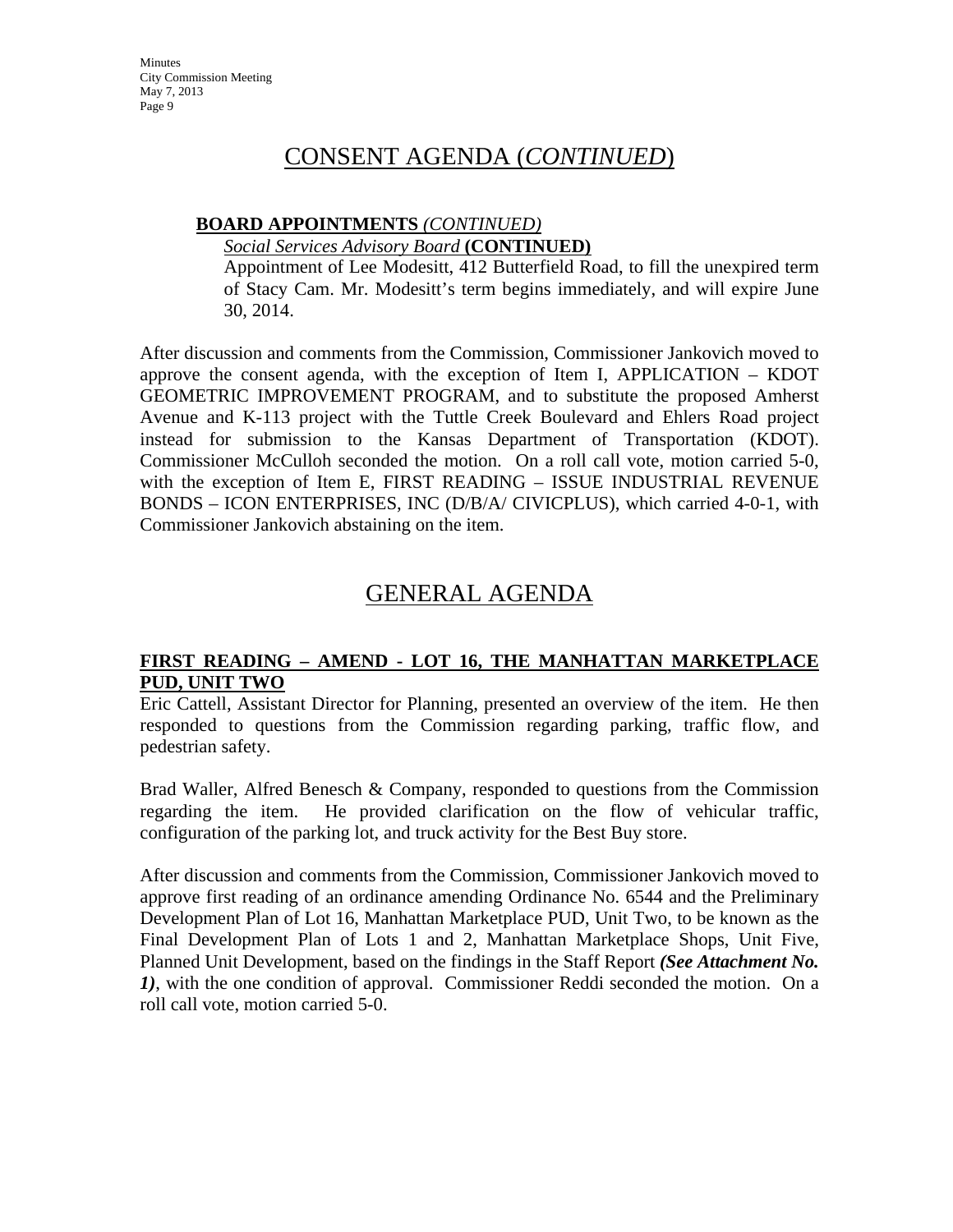# GENERAL AGENDA (*CONTINUED*)

# **FIRST READING – INCORPORATE - THE EUREKA VALLEY HIGHWAY K-18 CORRIDOR PLAN AS PART OF THE MANHATTAN URBAN AREA COMPREHENSIVE PLAN**

Eric Cattell, Assistant Director for Planning, presented the item. He then responded to questions from the Commission regarding the K-18 Corridor Plan and the Federal Emergency Management Agency (FEMA) floodplain map and preliminary floodplain map.

After discussion and comments from the Commission, Eric Cattell, Assistant Director for Planning, responded to additional questions regarding the floodplain maps, potential park areas, and fire services. He acknowledged Lance Evans, Senior Planner, and Kevin Credit, Planner I-Long Range, for their work on the item.

After additional discussion and comments from the Commission, Commissioner McCulloh moved to approve first reading of an ordinance amending the Manhattan Urban Area Comprehensive Plan by adopting and incorporating by reference the Eureka Valley Highway K-18 Corridor Plan, dated April 2013, and incorporating the necessary citations in Chapters 4 and 13, as proposed. Commissioner Jankovich seconded the motion. On a roll call vote, motion carried 5-0.

At 8:55 p.m., the Commission took a brief recess.

# **FIRST READING – REZONE - LOT 4, MANHATTAN SERVICE PARK ADDITION**

Eric Cattell, Assistant Director for Planning, presented the item.

After discussion, Commissioner Jankovich moved to approve first reading of an ordinance rezoning Lot 4, Manhattan Service Park Addition from C-5, Highway Service Commercial District, to I-2, Industrial Park District, generally located at the eastern deadend of Service Circle, based on the findings in the Staff Report *(See Attachment No. 2)*. Commissioner Butler seconded the motion. On a roll call vote, motion carried 5-0.

# **NEGOTIATE CONTRACT - 4TH STREET AND BLUEMONT AVENUE ROUNDABOUT SCULPTURE (CIP #BR013P)**

Eddie Eastes, Assistant Director of Parks and Recreation, presented an overview of the item, the process that has occurred, and the recommendation from the Arts and Humanities Advisory Board for the sculpture "Peace Offering on the Blue." He responded to questions from the Commission regarding project costs, potential fundraising, and the historical research and accuracy of the proposed Kaw Indian Chief sculpture. He then informed the Commission that additional negotiations would need to occur with the artist and that the contract would come back to the Commission for final approval.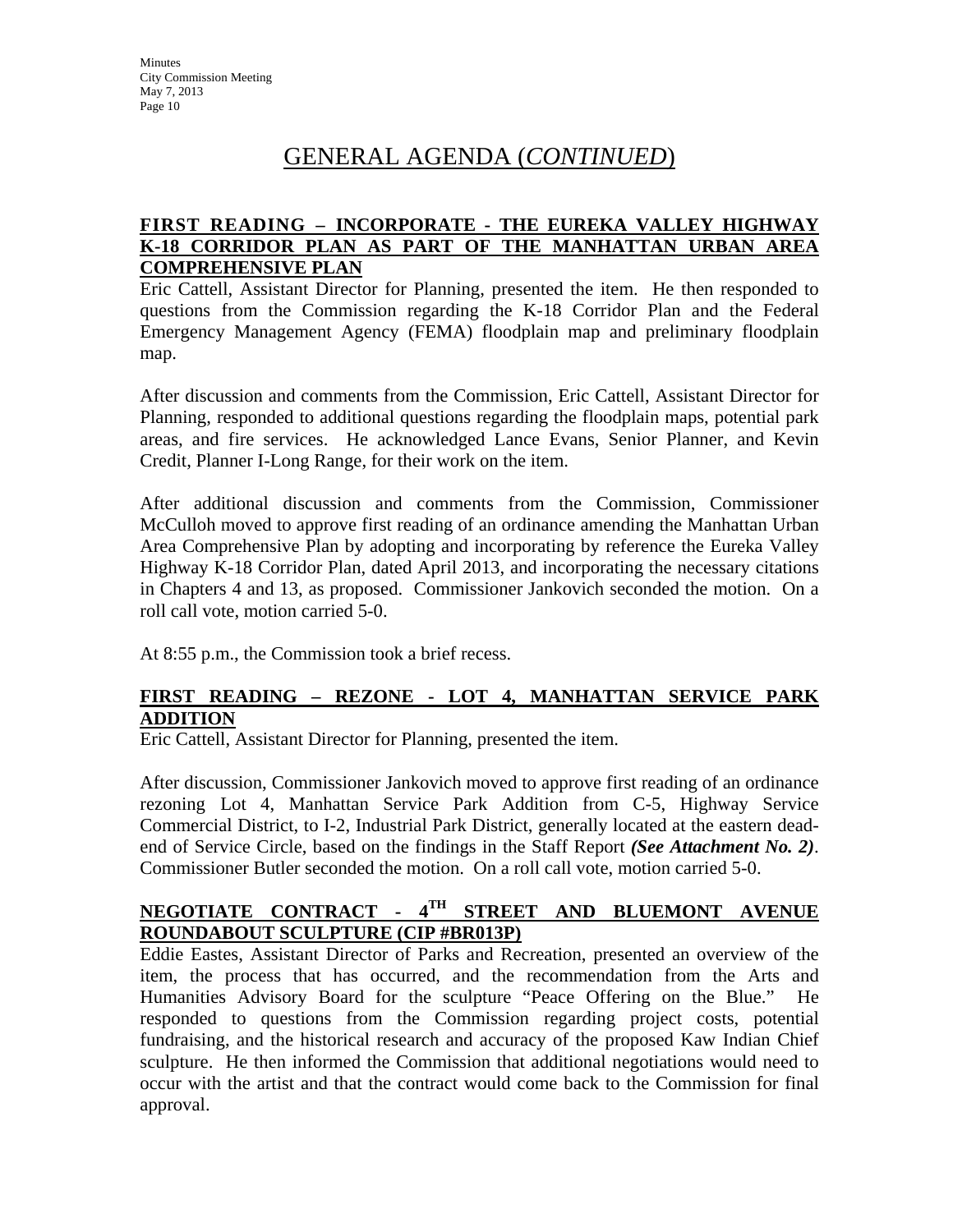# GENERAL AGENDA (*CONTINUED*)

# **NEGOTIATE CONTRACT - 4TH STREET AND BLUEMONT AVENUE ROUNDABOUT SCULPTURE (CIP #BR013P)** *(CONTINUED)*

Ron Fehr, City Manager, responded to questions from the Commission regarding the availability of City funds for this project.

Jason Hilgers, Assistant City Manager, informed the Commission that they have funds available up to \$20,000.00 for this project and discussed possible fundraising. He provided additional information on the selected sculpture and the potential need for traffic control and a crane for installation.

Jan Danenberg, Arts and Humanities Advisory Board and Selection Committee member, informed the Commission that the Selection Committee wanted something substantial and that would not obstruct anyone's view or distract drivers. She said the Kaw Indian Chief sculpture captured everyone's attention and is something that people of every age can relate to as part of our historical background.

Joleen Hill, Arts and Humanities Advisory Board, stated that the sculpture chosen was a unanimous selection by the Advisory Board. She stated that the sculpture anchors the Flint Hills area and is complimentary of the Flint Hills Discovery Center and Manhattan. She informed the Commission that it is unusual to have a bronze sculpture for the amount of money being required. She stated that maintenance and safety were also a consideration of the Selection Committee.

Jan Danenberg, Arts and Humanities Advisory Board and Selection Committee member, provided additional information on the research done of the Kaw Indian Chief and stated that the artist expects to modify the statute for historical perfection. She then responded to questions from the Commission.

After comments from the Commission, Eddie Eastes, Assistant Director of Parks and Recreation, responded to questions and concerns raised from the Commission regarding the clothing of the proposed Kaw Indian Chief sculpture and the importance of ensuring historical accuracy. He stated that follow-up would occur with the artist Tom Ford and with the Arts and Humanities Advisory Board. He informed the Commission that Jay Nelson, Vice-Chair of the Arts and Humanities Advisory Board and Selection Committee member, was not able to attend the meeting tonight, but felt that the proposed fundraising concept was very saleable from a business perspective and was amazed with the price for a bronze sculpture of this size.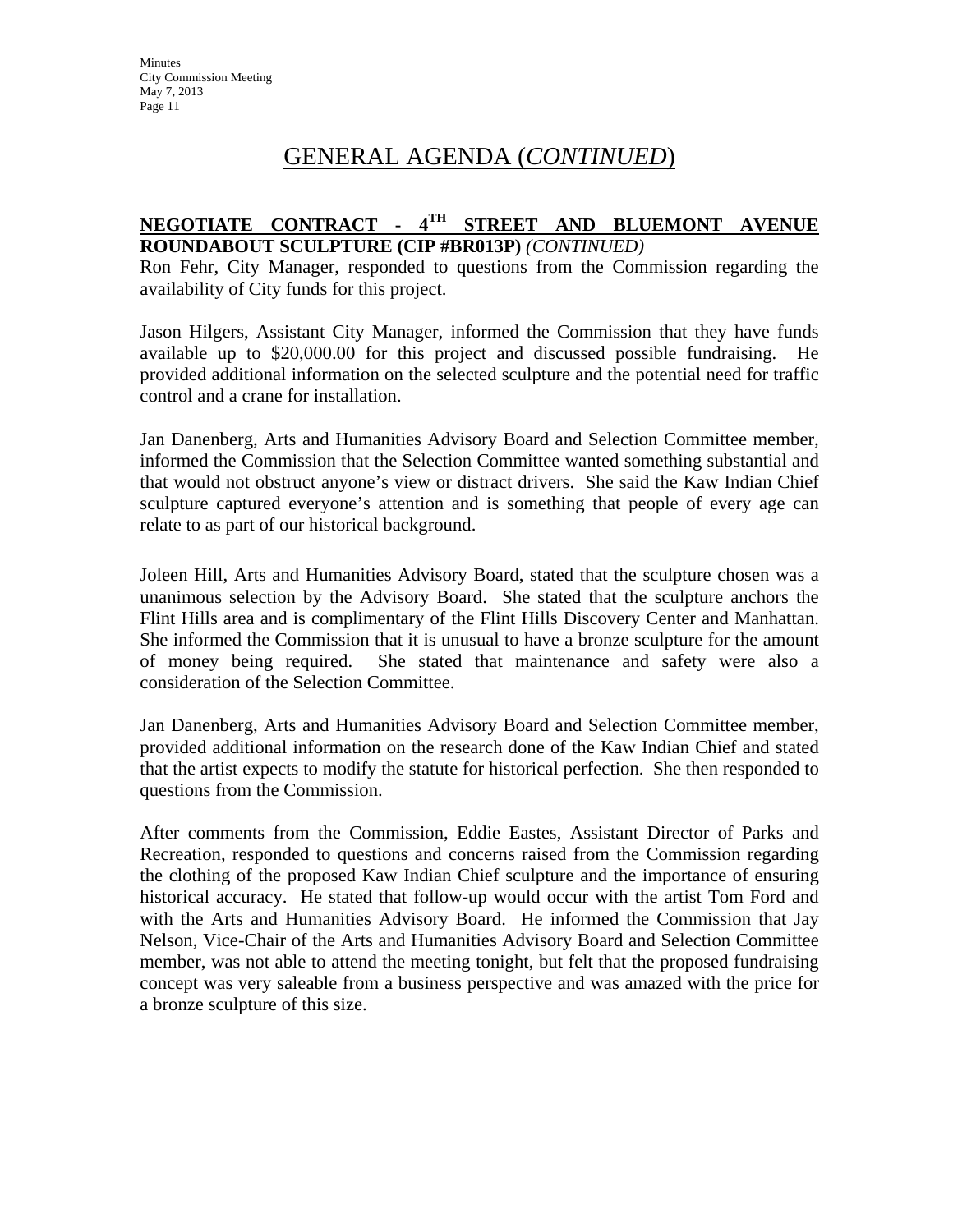# GENERAL AGENDA (*CONTINUED*)

# **NEGOTIATE CONTRACT - 4TH STREET AND BLUEMONT AVENUE ROUNDABOUT SCULPTURE (CIP #BR013P)** *(CONTINUED)*

After additional discussion and comments from the Commission, Commissioner Jankovich moved to accept the recommendation of the Arts and Humanities Advisory Board of the sculpture "Peace Offering on the Blue" to be set atop the roundabout at  $4<sup>th</sup>$ Street and Bluemont Avenue, and authorize City Administration to negotiate a contract with Tom Ford, of Gillette, Wyoming, for design, fabrication, and installation services. Commissioner Reddi seconded the motion. On a roll call vote, motion carried 5-0.

### **DISCUSSION: MCDONALD'S REQUEST - REDEVELOP AT 4TH STREET AND BLUEMONT AVENUE**

Jason Hilgers, Assistant City Manager, introduced the requested item and discussed the possibility of vacating the alley and setting up a Transportation Development District (TDD) to finance the public improvements envisioned along Fourth Street and Bluemont Avenue for a new McDonald's. He then responded to questions from the Commission.

Perry Pelton, representing McDonald's Corporation, Area Real Estate Manager, presented the proposed site plan and ownership of the land.

Clark Linders, owner, McDonald's restaurants in Manhattan, Junction City, and Abilene, provided background information on his properties and plans for the new facility located at Fourth Street and Bluemont Avenue.

Perry Pelton, representing McDonald's Corporation, Area Real Estate Manager, responded to questions from the Commission regarding the current ownership of adjacent properties and plans to vacate the alley.

Howard Johnson, representing McDonald's Corporation, Project Manager, discussed relocating utilities and informed the Commission that this would be a state-of-the-art facility. He provided additional information on the proposed site plan, parking, pedestrian access, and responded to questions from the Commission.

Perry Pelton, representing McDonald's Corporation, Area Real Estate Manager, responded to questions from the Commission regarding the status of obtaining the required signatures from the surrounding property owners.

Ron Fehr, City Manager, responded to questions from the Commission and provided additional information on the proposed project.

Bill Raymond, City Attorney, provided additional information and clarification on the process for vacating an alley. He then responded to questions from the Commission.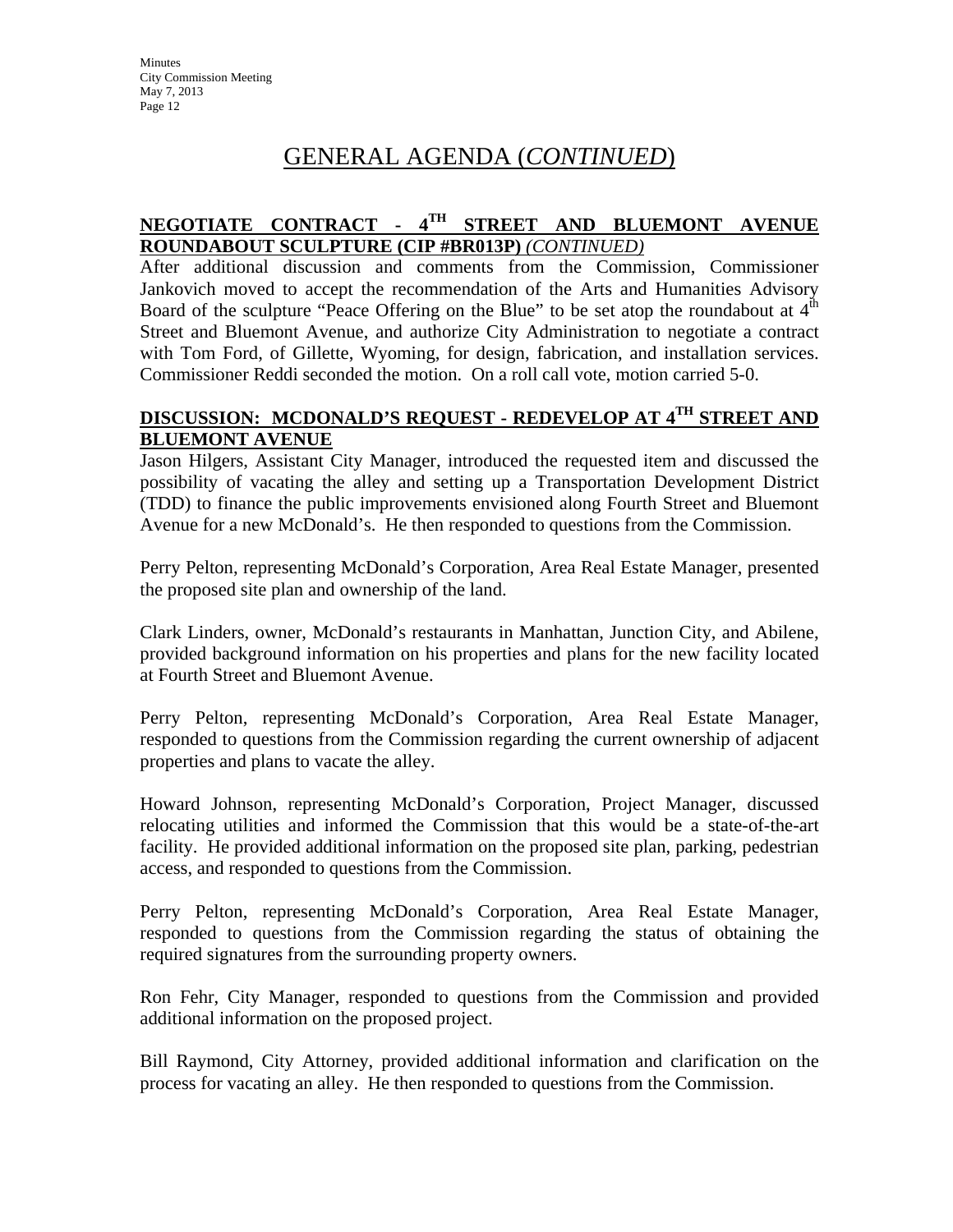# **GENERAL AGENDA (CONTINUED)**

### DISCUSSION: MCDONALD'S REQUEST - REDEVELOP AT 4TH STREET AND **BLUEMONT AVENUE (CONTINUED)**

Perry Pelton, representing McDonald's Corporation, Area Real Estate Manager, elaborated on the elements that would be part of the proposed TDD improvements.

Steve Hart, local business owner of Steve's Custom Auto Trim at 308 Bluemont Avenue, renting property from Eileen Wood since 1986, voiced concern regarding access to his business during the construction. He asked if he would be compensated during the construction if needed.

Howard Johnson, representing McDonald's Corporation, Project Manager, stated that there would not be an issue of accessibility for Mr. Hart during the construction. He stated that he believes that the building will bring value to the location and improvements would be made to the surrounding street structures.

Bill Raymond, City Attorney, provided additional information on the legal process, notification requirements, and considerations in vacating an alley, as being requested by representatives of McDonald's Corporation.

Perry Pelton, representing McDonald's Corporation, Area Real Estate Manager, responded to questions and informed the Commission that McDonald's would prefer to go the ordinance route to vacate the alley. He stated that they wanted the project to be under construction in summer 2013.

After discussion and comments from the Commission, Jason Hilgers, Assistant City Manager, and Ron Fehr, City Manager, provided additional information on the processes available and timeline considerations to vacate an alleyway and to establish a TDD to finance the necessary public improvements. They informed the Commission that based on the feedback received, they would work with representatives with McDonald's and bring the item back to the Commission as a package.

This was a discussion item only and no formal action was taken.

#### **ADJOURNMENT**

At 10:12 p.m., the Commission adjourned.

MMC, City Clerk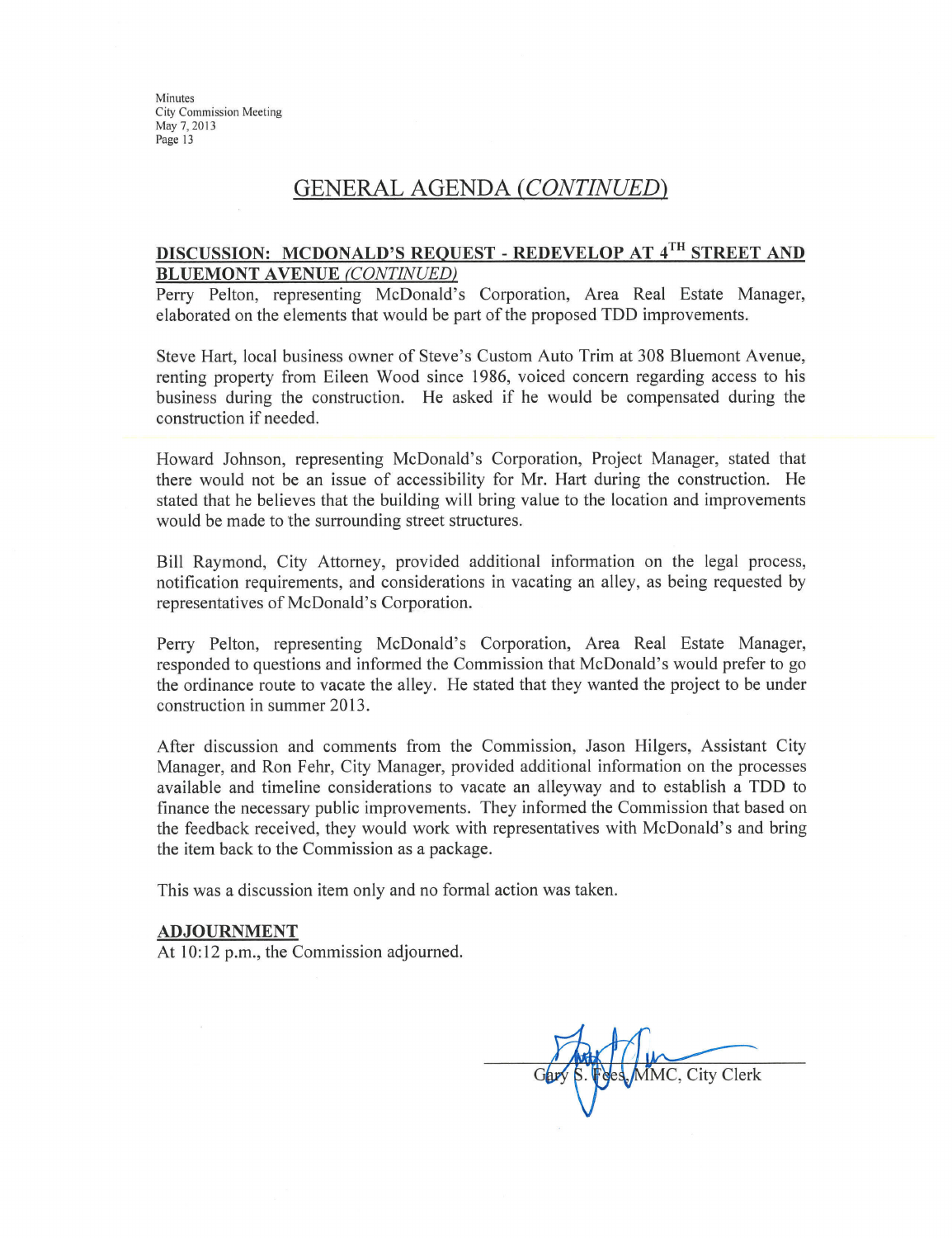# **AMENDMENT OF A COMMERCIAL PLANNED UNIT DEVELOPMENT**

# **PROPOSED AMENDMENT**

Amend Ordinance No. 6544 and the Preliminary Development Plan of Lot 16, Manhattan Marketplace Unit Two Commercial Planned Unit Development, in order to allow a second building on the property for a proposed drive-in restaurant (Taco John's), and other site improvements. The amendment is proposed as a Final Development Plan.

*Note: A separate Final Plat is also proposed (see separate staff memorandum.) A Preliminary PUD serves in lieu of a preliminary plat. Lot 16 was included with a Final Plat in 2008 as a part of the larger project generally from Osage Street to Moro Street, which included the Hy-Vee store. That larger area was ready to proceed, and in order to facilitate the vacation of easements and existing streets and dedication of new easements and streets, Lot 16 was formally Final Platted as Lot 11, Manhattan Marketplace Shops, Unit One, Planned Unit Development. While no development has occurred on Lot 11, it was included as a part of the Final Plat due to the extent of street and utility vacations and dedications to facilitate construction.* 

*For the purpose of the amendment, this staff report will refer at times to Lot 16 of the approved Preliminary PUD, because that lot does not have a Final Development Plan, and proposed Lot 1(commercial/retail building) and Lot 2 (Taco Johns drive-in restaurant), Manhattan Marketplace Shops, Unit Five, Planned Unit Development, which combined are the Final Development Plan.*

# **BACKGROUND**

**APPLICANTS:** Flinthills Holdings LLC – Kimberly Jager, Member; and, Dial-Manhattan LLC-Rick Kiolbasa, Manager.

**ADDRESSES:** 222 Oak Valley Drive, Manhattan, KS 66502; and, 11506 Nicholas Street, #200, Omaha, NE 68154.

**OWNER:** Dial-Manhattan LLC-Richard Kiolbasa, Manager.

**ADDRESS:** 11506 Nicholas St. #200, Omaha, NE 68154-4421.

LOCATION: Generally the northeast corner of Leavenworth Street and N. 3<sup>rd</sup> Street.

**AREA:** Total area of the amendment site is 0.96 acres (approximately 41,818 square feet).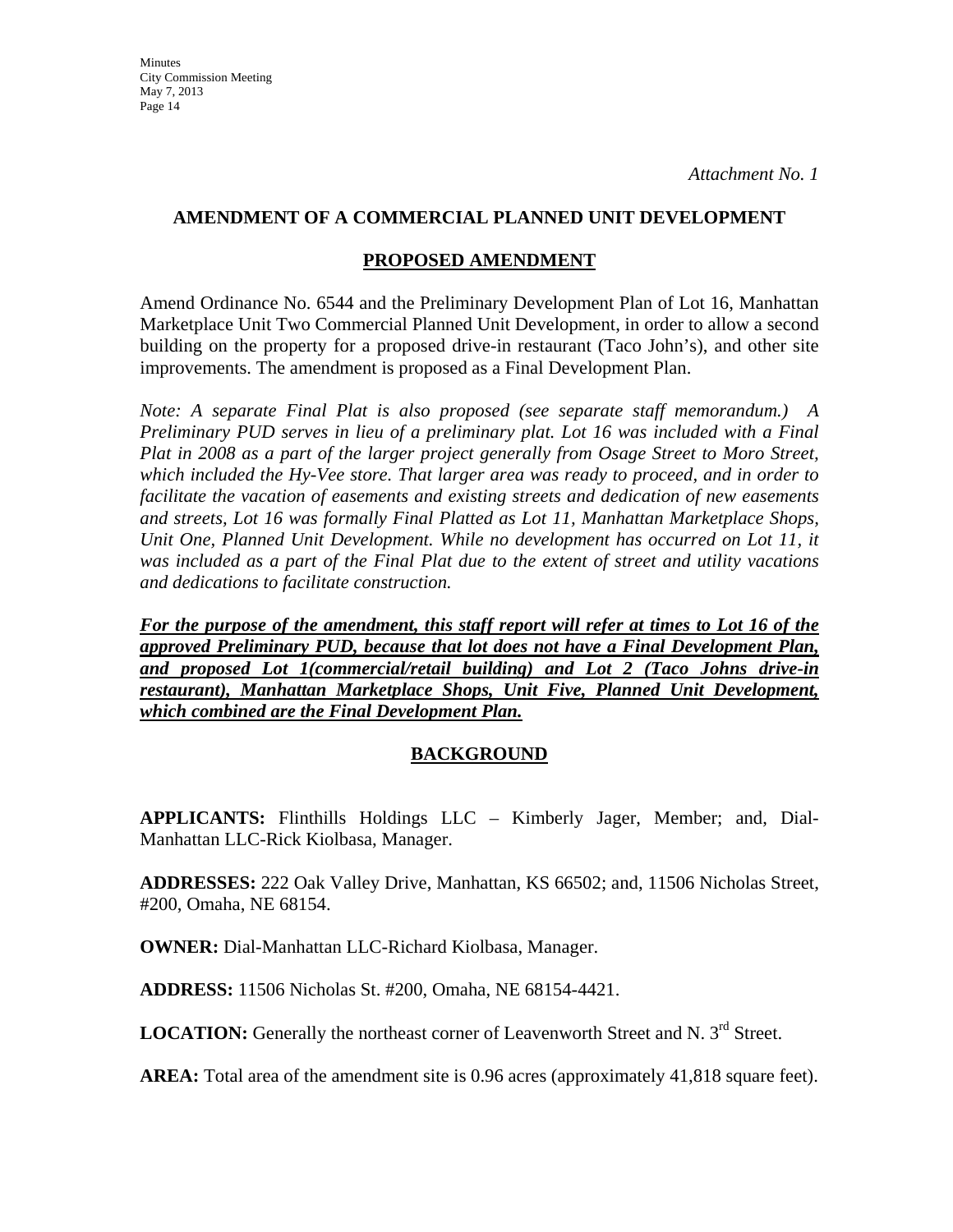### **DATE OF PUBLIC NOTICE PUBLICATION:** Monday, March 11, 2013.

**DATE OF PUBLIC HEARING: PLANNING BOARD:** Monday, April 15, 2013. The public hearing was tabled on April 1, 2013, to the April 15, 2013, Planning Board meeting.

**CITY COMMISSION:** Tuesday, April 16, 2013.

# **EXISTING PUD**

### **Ordinance No. 6544**

Ordinance No. 6544 and the Preliminary Development Plan were approved June 6, 2006. Conceptual Building E and the balance of the site improvements are shown on Lot 16 (*attachments*). Prior to the current application, no amendment or Final Development Plan has been submitted to develop Lot 16.

#### **Approved Conceptual Building E and Site Improvements - Lot 16**

Conceptual Building E is a one-story, approximate 24 foot to 28 foot tall brick building, rectangular in shape with the longer side of the building fronting on N.  $3<sup>rd</sup>$  Street. Prominent building entrances are located on the southern corners of the building. The building's floor area is approximately 7,429 square feet. Exterior elevations show large window spaces accented with awnings on the N.  $3<sup>rd</sup>$  Street façade, and partially on the north and south facades. The "rear", or east façade of the building, is masonry *(Building E-conceptual elevations attached)*. Lot 16 is noted as a future phase 2008 or later.

A screened trash enclosure is to the north of Building E.

Wall sign space is shown over the main southern doorway entrances and over windows with a suggested size of 56 square feet in area per sign. A wall sign space is also shown on the north color elevation façade but no size is noted.

There is an off-street parking lot to the east of the building containing 77 parking spaces.

The preliminary landscape plan consists of landscaped perimeter and parking lot islands, and shade and ornamental trees.

Site lighting is generalized and consistent with the light poles in the surrounding PUD.

Sidewalks around Building E connect to public sidewalks.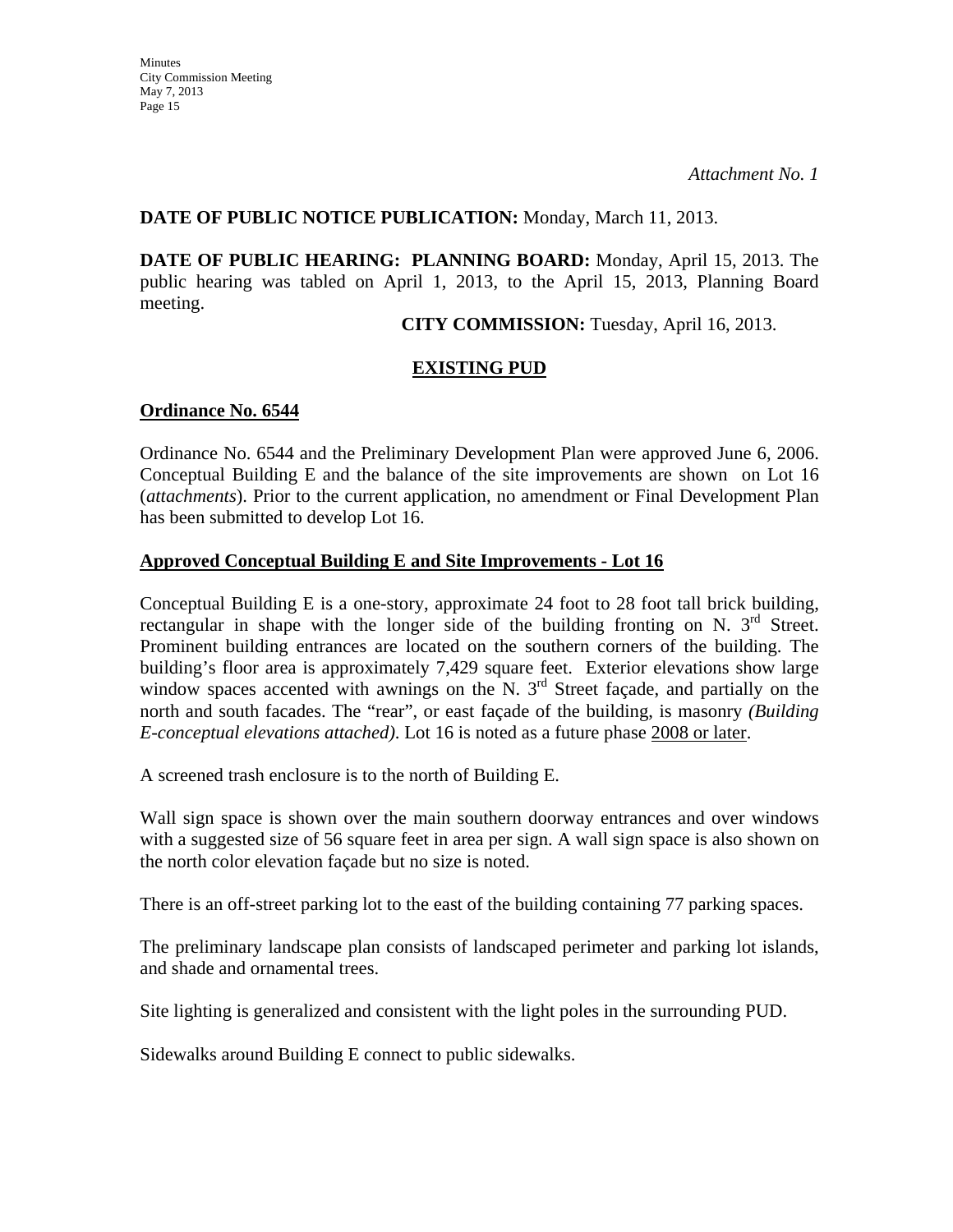# **Permitted Uses**

The Permitted Uses in the PUD include all of the Permitted and Conditional Uses of the C-4, Central Business District, which includes drive-in restaurants.

# **Existing and Proposed Final Plat**

Initially described as Lot 16 with the Preliminary Development Plan, the tract of land was designated Lot 11 with the Final Plat of Manhattan Marketplace Shops, Unit One, Planned Unit Development, which was approved January 24, 2008. A separate application to Replat Lot 11 has been submitted concurrently with the proposed amendment to divide Lot 11 and establish Lot 1 (commercial/retail building) and Lot 2 (Taco Johns), Manhattan Marketplace Shops, Unit Five, Planned Unit Development.

# **PROPOSED MODIFICATIONS, BUILDINGS, IMPROVEMENTS AND DESIGN GUIDELINES**

Whenever there are substantial modifications to an approved Preliminary Development Plan, the Manhattan Zoning Regulations require an amendment of the PUD. The proposed changes are substantial modifications to Lot 16, and the range of improvements associated with the approved PUD, and Ordinance No. 6544.

# **Proposed Modifications on Lot 1**

The commercial/retail building on Lot 1 is a one story primarily brick veneer commercial building 22 feet tall with limestone wainscoting and large expanses of window space with aluminum canopies accenting window space. Front doors are on the east and west sides of the building with an optional outdoor patio on the south end of the building enclosed with black aluminum fencing.

The lot coverage of the building is 4,500 square feet with the floor plan's total interior floor area shown at 4,304 square feet and noted for four tenant spaces. Conceptual Building E was approximately 7,429 square feet in area. The reduced square footage is attributed to the Taco John restaurant (2,710 square feet of lot area) with total building coverage of both proposed buildings less than Conceptual Building E (7,210 square feet of proposed lot area versus 7,429 square feet of approved lot area). The commercial/retail building is set back consistent with the Anytime Fitness building to the north, or approximately six feet from the property line. Roof equipment is screening by parapet walls.

There are 24 off-street parking spaces on proposed Lot 1.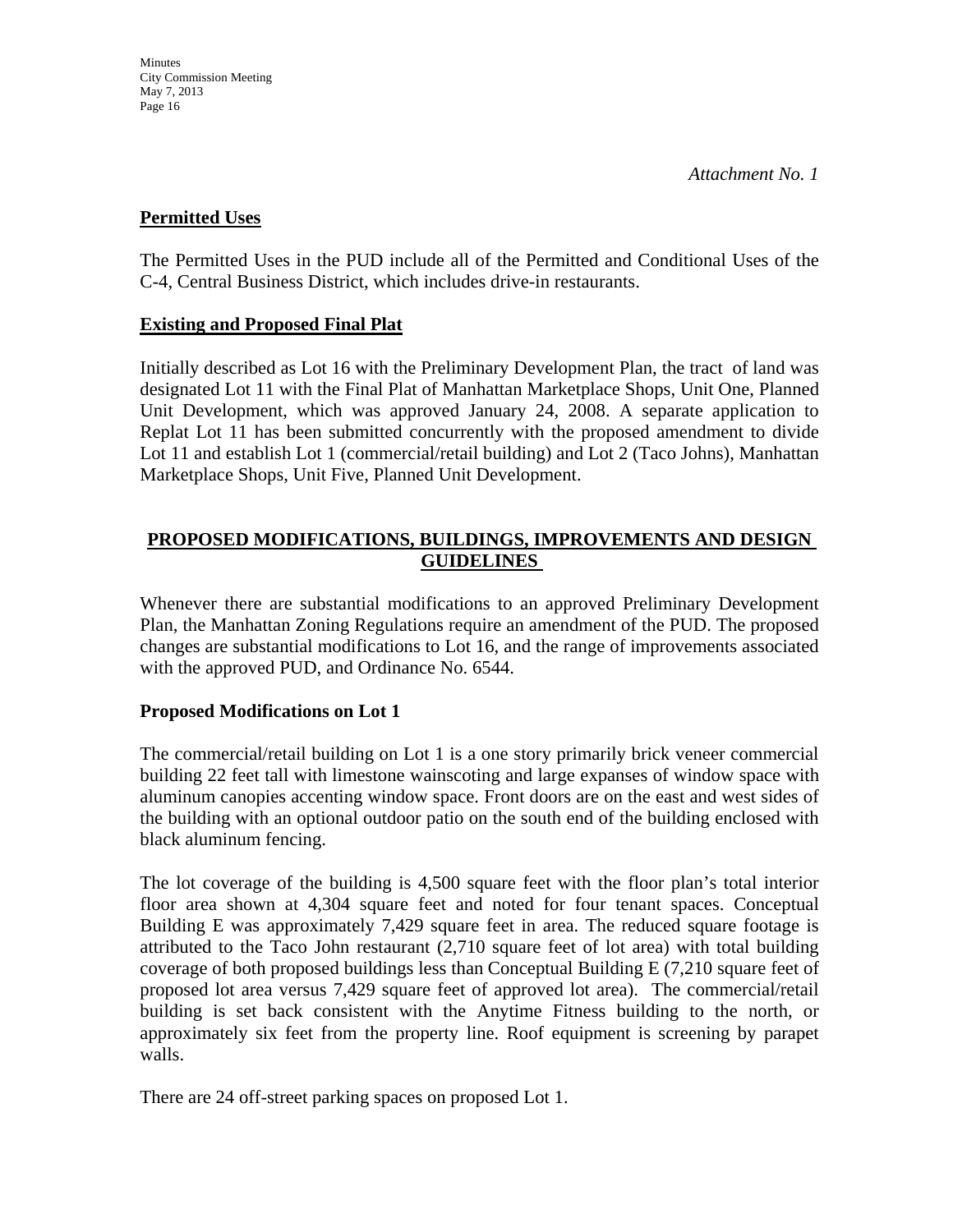### **Proposed Modifications on Lot 2**

The commercial drive-in restaurant is a one story ledgestone (limestone) veneer and EFIS commercial building, generally 15 feet 6 inches tall with a maximum height of 18 feet 6 inches. Front doors are on the east side of the building with an outdoor eating area on the south side of the restaurant enclosed by a black aluminum fence. Two drive-in pick-up windows are on the west side of the building with order boards at the rear or north side of the building. Circulation is counter clockwise with access from the south to drive-in menu boards and lanes. Awnings are over windows and pick-up window on the east and west sides of the building.

A screened trash enclosure, six feet tall, with metal gates and masonry walls is proposed to be shared by Lots and Lot 2. The applicant, Flinthills Holdings LLC will own both lots.

**Proposed signs:** Proposed restaurant signs are wall signs on the east, south and west facades, and one awning sign on the east side of the building over the restaurant's entrance. Exempt signage, such as address numerals, political signs and other similar signs, described in the Manhattan Zoning Regulations, Article VI, Section 6-104  $(A)(1),(2),(4),(5)$ ,and (7); and, Section 6-104 (B)(2) and B(5) are added as a condition, because sign requirements for exempt signs changed since approval of the PUD in 2006 (*attached*).

**Proposed lighting:** Light poles will be approximately 15 feet in height feet in the parking lots consistent with lights in the PUD. Building lights are wall wash lighting fixtures on the commercial building; goose neck lights are proposed on the east, west and south facades of the restaurant and full cutoff fixtures on the rear by the order board area.

# **Design Guidelines**

The Design Guidelines for Downtown Redevelopment sets out policy, intent, and conditions; site guidelines; building guidelines; supplemental guidelines for large format retail design and small scale residential guidelines; and, checklists for site and building guidelines. While the Guidelines are not regulations, they were incorporated as a part of the Development Agreement between the City and Dial. The Guidelines are for developers, architects, owners and decision makers for reviewing and evaluating proposals and design quality. Exceptions to the Guidelines may be considered if the overall intent of the Guidelines has been met. In addition, large format buildings, those with footprints greater than 10,000 square feet in area, such as iconic, corporate or standard building design, will be allowed, only if the purposes, intent and conditions of the Guidelines are met. General purpose and intent statements consists of: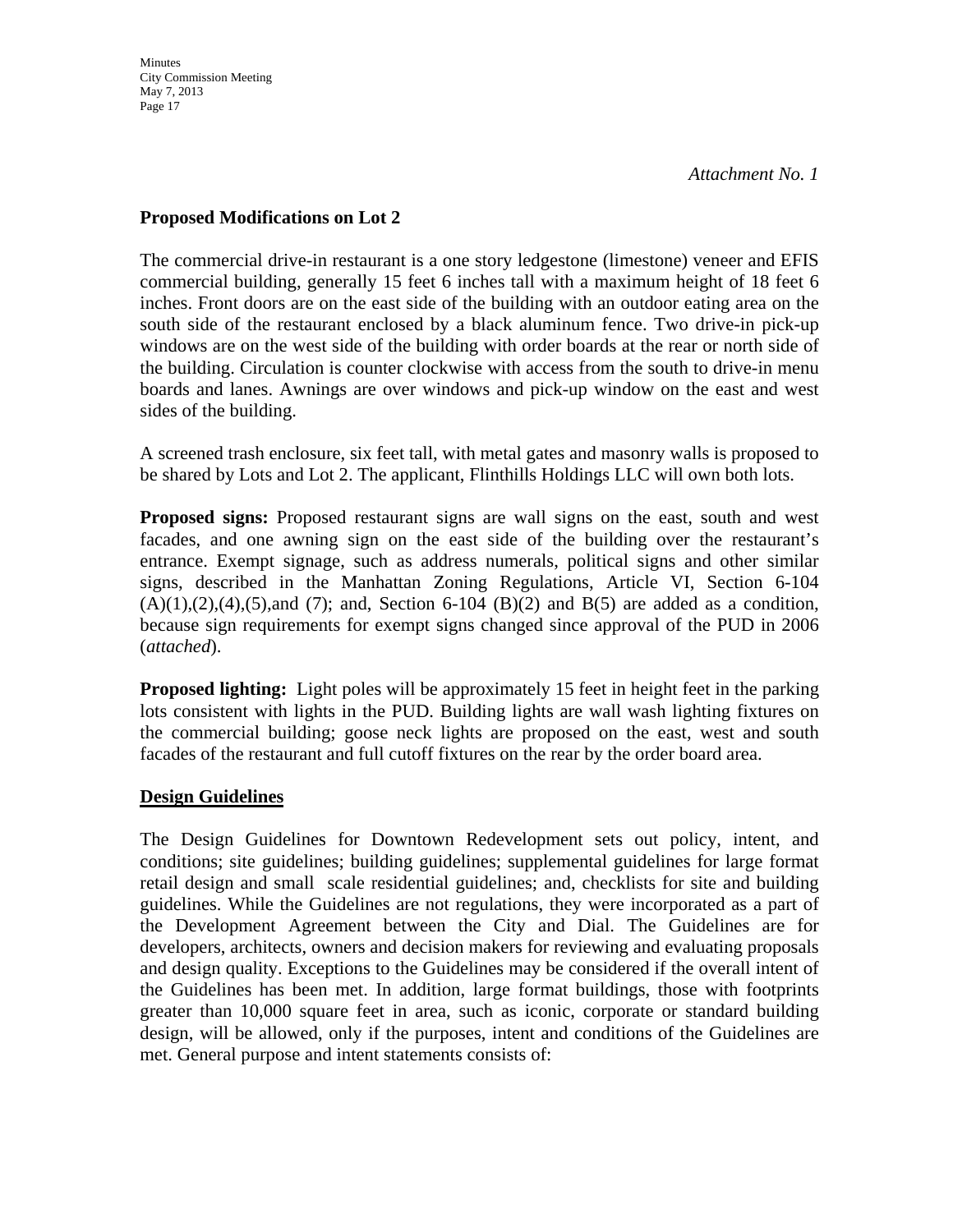- Promote a civic and functional relationship between the public streetscape and adjacent private development.
- Increase the economic and cultural vitality of Downtown Manhattan.
- Create an environment conducive to pedestrian circulation.

# Design Review

Patrick Schaub, AIA, letter dated April 1, 2013 (*attached in Appendix I*) has reviewed the plans for conformance with the Design Guidelines, and found the development to be in general conformance with the Design Guidelines. Also in Appendix I is a response to Schaub's original review letter.

# **MATTERS TO BE CONSIDERED WHEN AMENDING A PLANNED UNIT DEVELOPMENT**

**1. WHETHER THE PROPOSED AMENDMENT IS CONSISTENT WITH THE INTENT AND PURPOSE OF THE APPROVED PUD, AND WILL PROMOTE THE EFFICIENT DEVELOPMENT AND PRESERVATION OF THE ENTIRE PUD:** The proposed amendment is generally consistent with the intent and purpose of approved Preliminary Development Plan. Drive-in restaurants were approved with the PUD in 2006, both located north of Best Buy and both set back from the street (*see approved 2006 PUD site Plan attached*). Approval of the proposed amendment will ensure the efficient development and preservation of the entire PUD. The proposed development conforms to the Design Guidelines. The general overall intent of the PUD is met with the development intended to fit in and provide for a pedestrian oriented mixeduse retail and residential environment as an extension of the Downtown.

**2. WHETHER THE PROPOSED AMENDMENT IS MADE NECESSARY BECAUSE OF CHANGED OR CHANGING CONDITIONS IN OR AROUND THE PUD, AND THE NATURE OF SUCH CONDITIONS:** The proposed amendment is necessary due to the proposed drive-in restaurant and a separate commercial/retail building in contrast to the single commercial/retail building approved on Lot 16 in 2006.

**3. WHETHER THE PROPOSED AMENDMENT WILL RESULT IN A RELATIVE GAIN TO THE PUBLIC HEALTH, SAFETY, CONVENIENCE OR GENERAL WELFARE, AND IS NOT GRANTED SOLELY TO CONFER A SPECIAL BENEFIT UPON ANY PERSON:** Approval of the proposed amendment will result in a relative gain to the general public welfare because it will allow the last tract of land in the PUD to be developed. Substantial public investment has been made in public improvements in association with the PUD. Streets and easements are designed to accommodate the downtown redevelopment project resulting in a positive gain to the public.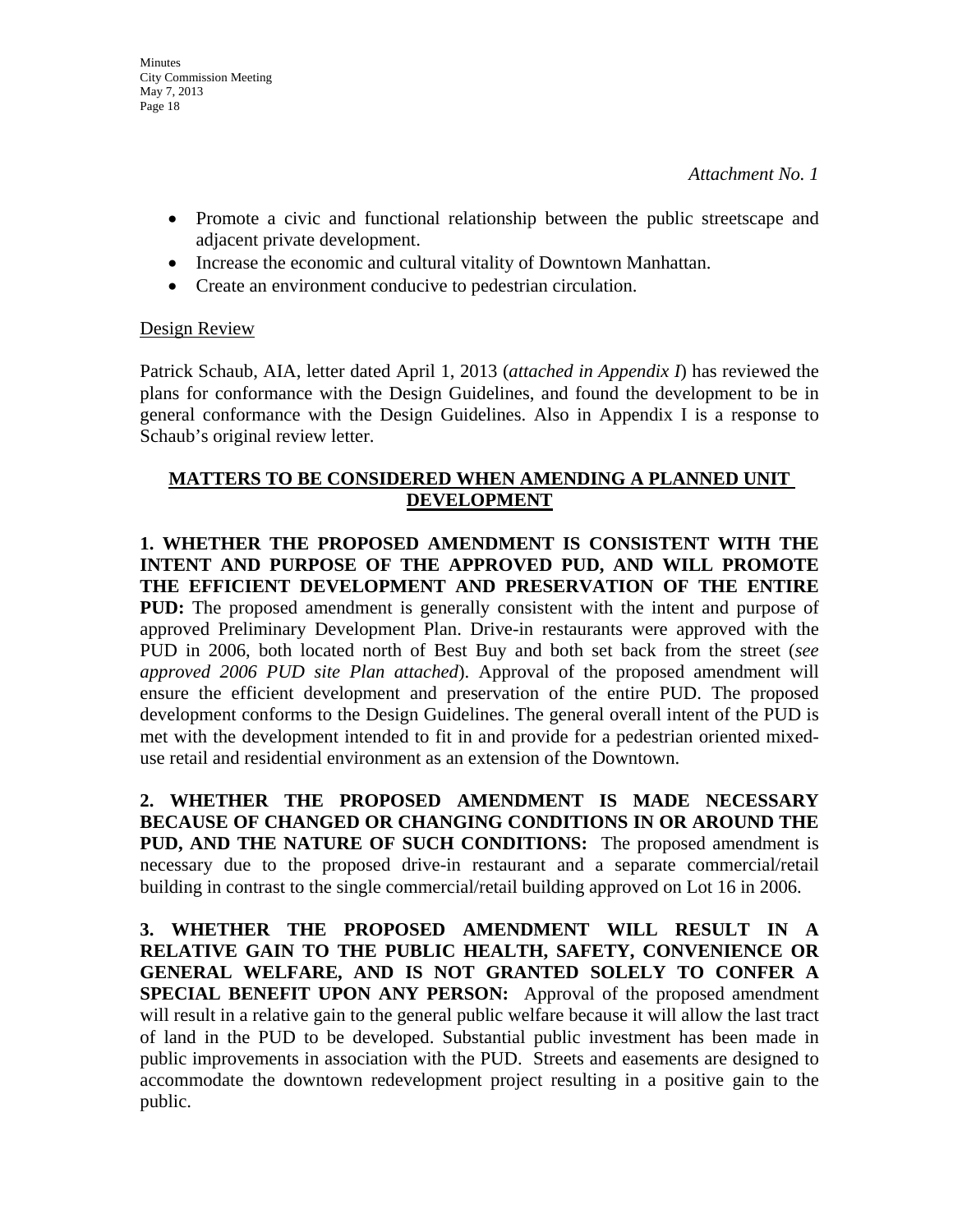**Minutes** City Commission Meeting May 7, 2013 Page 19

The proposed amendment will not be granted as a special benefit to any one person. Approval of the proposed amendment makes the overall downtown redevelopment project viable and a benefit to the general public.

# **ADDITIONAL MATTERS TO BE CONSIDERED WHEN AMENDING A PLANNED UNIT DEVELOPMENT**

**1. LANDSCAPING:** The proposed landscape plan provides for a number and variety of shade and ornamental trees, shrubs, foundation plantings, parking lot landscaping, and ground cover throughout Lots 1 and 2. Landscaping and underground irrigation will be maintained by the applicant, Flinthills Holdings LLC, who will own both lots.

**2. SCREENING:** A trash dumpster is proposed to be screened by masonry walls with solid doors. Roof equipment will be screened by parapet walls (commercial/retail building) and metal panel screen walls (Taco Johns).

**3. DRAINAGE:** The site will drain to an area inlet grate at the driveway for the drive-in restaurant and then to the drainage channel along the east side of Tuttle Creek Boulevard. A comprehensive drainage plan was submitted and approved with the approved PUD and there are no changes to the drainage proposal. No update to the initial drainage plan was required with the amendment.

# **4. CIRCULATION:**

Public Access. The proposed internal circulation plan provides for safe, convenient and efficient movement of goods, motorists, bicyclists, and pedestrians. Conflicts between motorists and pedestrians are minimized.

The sites will be accessed from the surrounding street system within the PUD and city streets. Sidewalks exist or will be provided including pedestrian routes within the two sites. An existing driveway on proposed Lot 1 will be closed and relocated to the east for access to Lots 1 and 2. Internal access connections to the north will allow truck deliveries to Best Buy, and additional circulation for the public to the north between Anytime Fitness and Best Buy.

Traffic. The applicant's original traffic analyses were comprehensive for the entire North Project Area and indicated nominal impact on the surrounding transportation network as a result of the proposed development. The analysis was previously accepted by the City Engineer with the rezoning to PUD.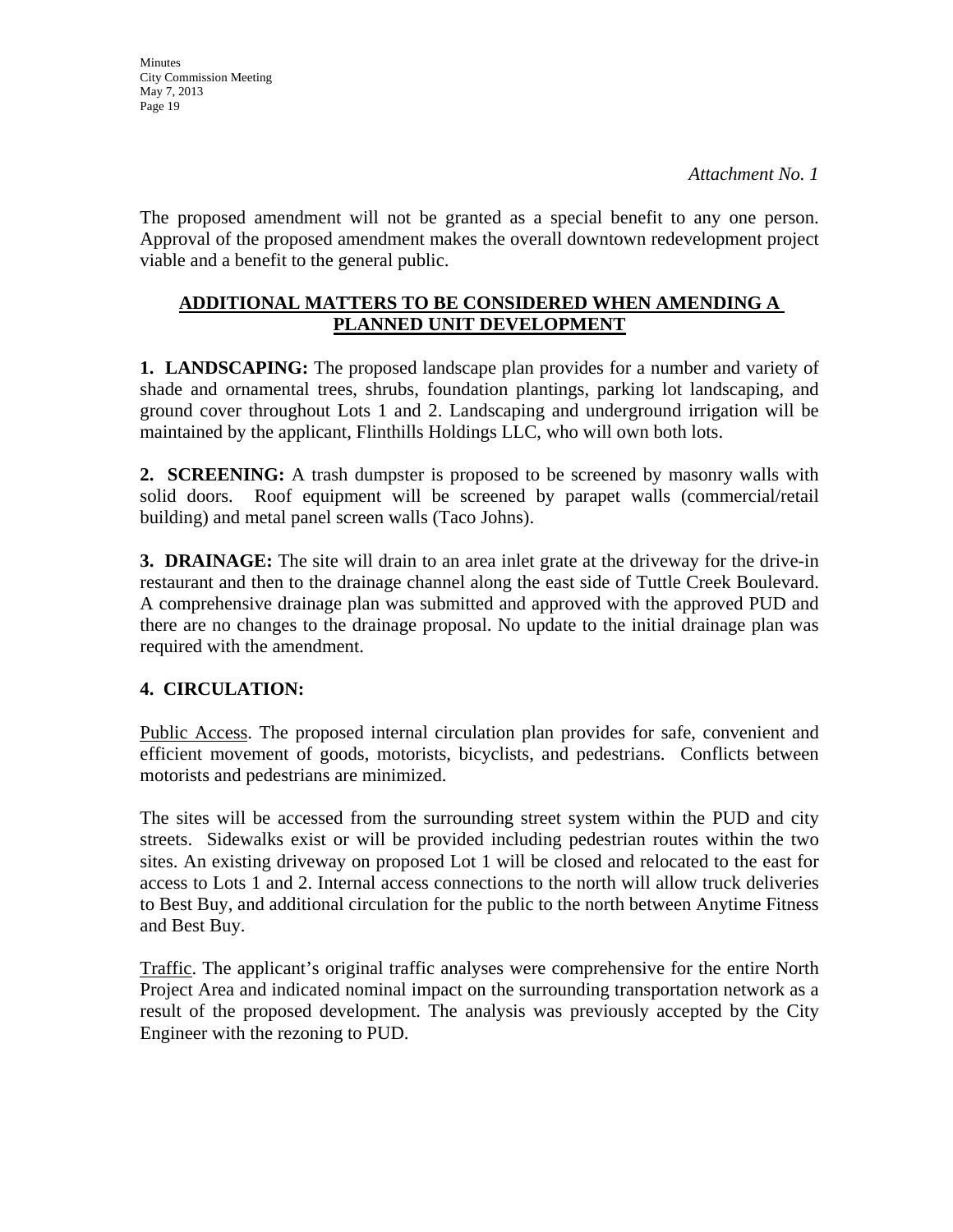*Attachment No. 1* 

A technical memorandum was prepared by Alfred Benesch and Co. dated March 25, 2013, (*attached Appendix F*) regarding trip generation comparisons between those anticipated in 2005 and at full build-out in 2013. The technical memorandum concludes that trip generation at build-out will be less than originally expected in 2013, and "… the current proposed Taco Johns restaurant and a mixed use building, when examined with the entire development, will have no impact to the recommendations from the original traffic study."

The Public Works Department (Peter Clark, PE, Civil Design Engineer) reviewed the technical memorandum and determined the traffic impact and driveway to proposed Lot 2 off Leavenworth Street are acceptable (*attachment*).

Off-Street Parking. The Manhattan Zoning Regulations does not require off-street parking for any use in the C-4 Central Business District, with Manhattan Marketplace generally an extension of the C-4 District. The Manhattan Marketplace PUD does not use any specific parking ratio; off-street parking is maximized to the greatest extent possible.

Based on the proposed off-street parking, and assuming standard commercial ratios applied to the separate uses, the commercial/retail building would require 17 parking spaces, and the restaurant would require 26 off-street parking spaces, or 43 spaces. Twenty four off-street parking spaces are proposed on Lot 1 and 22 on Lot 2, or 46 total off-street parking spaces. Adequate off-street parking should be available to the two proposed uses.

In addition, there are 56 off-street parking spaces available to the west of N.  $3<sup>rd</sup>$  Street on Lots 2 and 3, Manhattan Marketplace Shops, Unit Four, which would are available to proposed Lots 1 and 2 and other commercial uses in the PUD.

**5. OPEN SPACE/LANDSCAPED:** The average landscape space between proposed Lots 1 and 2 is 26% of the site, Lots 1 (29.9%) and 2 (23.2%).

**6. CHARACTER OF THE NEIGHBORHOOD:** The site is characterized as a downtown commercial street corridor bounded on the north by Manhattan Marketplace shopping area, a commercial PUD as an extension of the C-4 District, and on the south by Manhattan Town Center, which is in the C-4 District.

# **MATTERS TO BE CONSIDERED WHEN REZONING**

**1. EXISTING USE:** Approved Lot 16, Manhattan Marketplace Unit Two, PUD, is subject to Ordinance No. 6544 approved on June 6, 2006. The site is vacant and has an unimproved access drive off Leavenworth Street.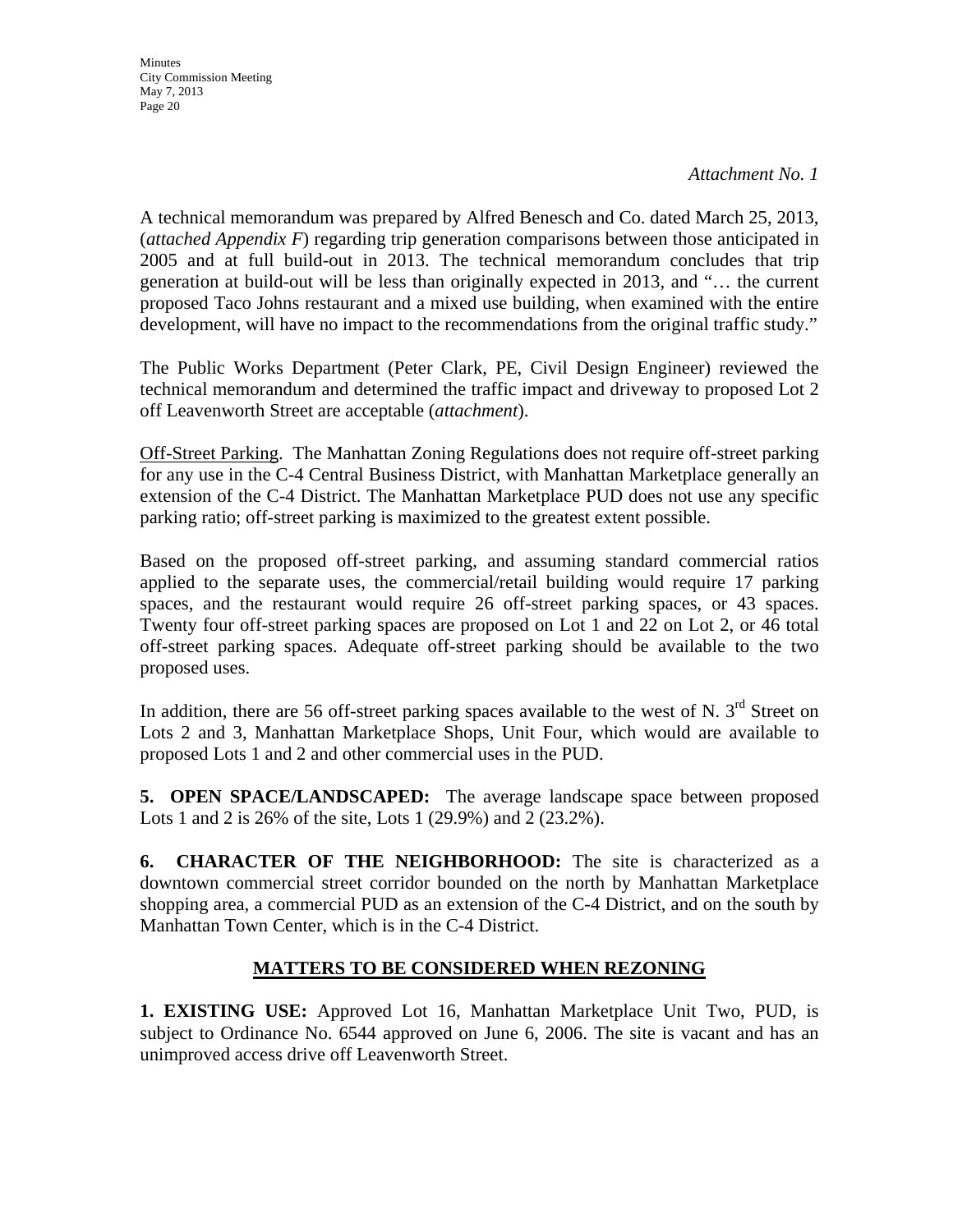**2. PHYSICAL AND ENVIRONMENTAL CHARACTERISTICS:** Generally flat with drainage to the southeast. The site is located in a 500 Year Flood Plain and is not subject to flood plain development regulations or requirements.

# **3. SURROUNDING LAND USE AND ZONING:**

**(a.) NORTH:** Anytime Fitness, Best Buy, off-street parking lots, balance of commercial uses in Manhattan Marketplace PUD including one drive-in business; PUD.

**(b.) SOUTH:** Leavenworth Street, Manhattan Town Center and off-street parking lots; C-4 District.

**(c.) EAST:** Hy-Vee gas station and Tuttle Creek Boulevard; C-5, Highway Service Commercial District.

(d.) WEST: N. 3<sup>rd</sup> Street, city park space along the west side of N. 3<sup>rd</sup> Street, off-street parking lots, Strasser Village apartment building; PUD.

**4. GENERAL NEIGHBORHOOD CHARACTER:** See Number 6 above.

**5. SUITABILITY OF SITE FOR USES UNDER CURRENT ZONING:** The existing site is suitable for the Permitted Uses of the PUD, which include all of the Permitted and Conditional Uses of the C-4, Central Business District. Drive-in restaurants are a Permitted Use in the PUD.

**6. COMPATIBILITY OF PROPOSED DISTRICT WITH NEARBY PROPERTIES AND EXTENT TO WHICH IT MAY HAVE DETRIMENTAL AFFECTS:** The proposed modifications should have minimal impact on adjacent properties. Properties to the north are commercial. To the south is Manhattan Town Center and Manhattan's central business district. Commercial, public, and residential uses are to the west and northwest of N.  $3<sup>rd</sup>$  Street. The proposed amendment should not adversely affect those areas as the changes are consistent with the approved PUD. To the east is a Hy-Vee gas station and Tuttle Creek Boulevard. N. 3<sup>rd</sup> Street and Manhattan Marketplace PUD, which consists of developed and one undeveloped lot in the PUD.

The amendment is within the Environs of the Downtown Manhattan Historic District. The applicant submitted an application form for a Minor Review (*attached*) which was reviewed by Kevin Credit, Planner. The Summary of Finding: Basis for Decision states, "The entire Manhattan Marketplace Shops area has been previously redeveloped, compromising the historic character, use & spatial relationships that made this portion of the environs of the Downtown Manhattan Historic District distinctive. Therefore, this proposal will not significantly alter or damage the remaining character – defining features of the District environs."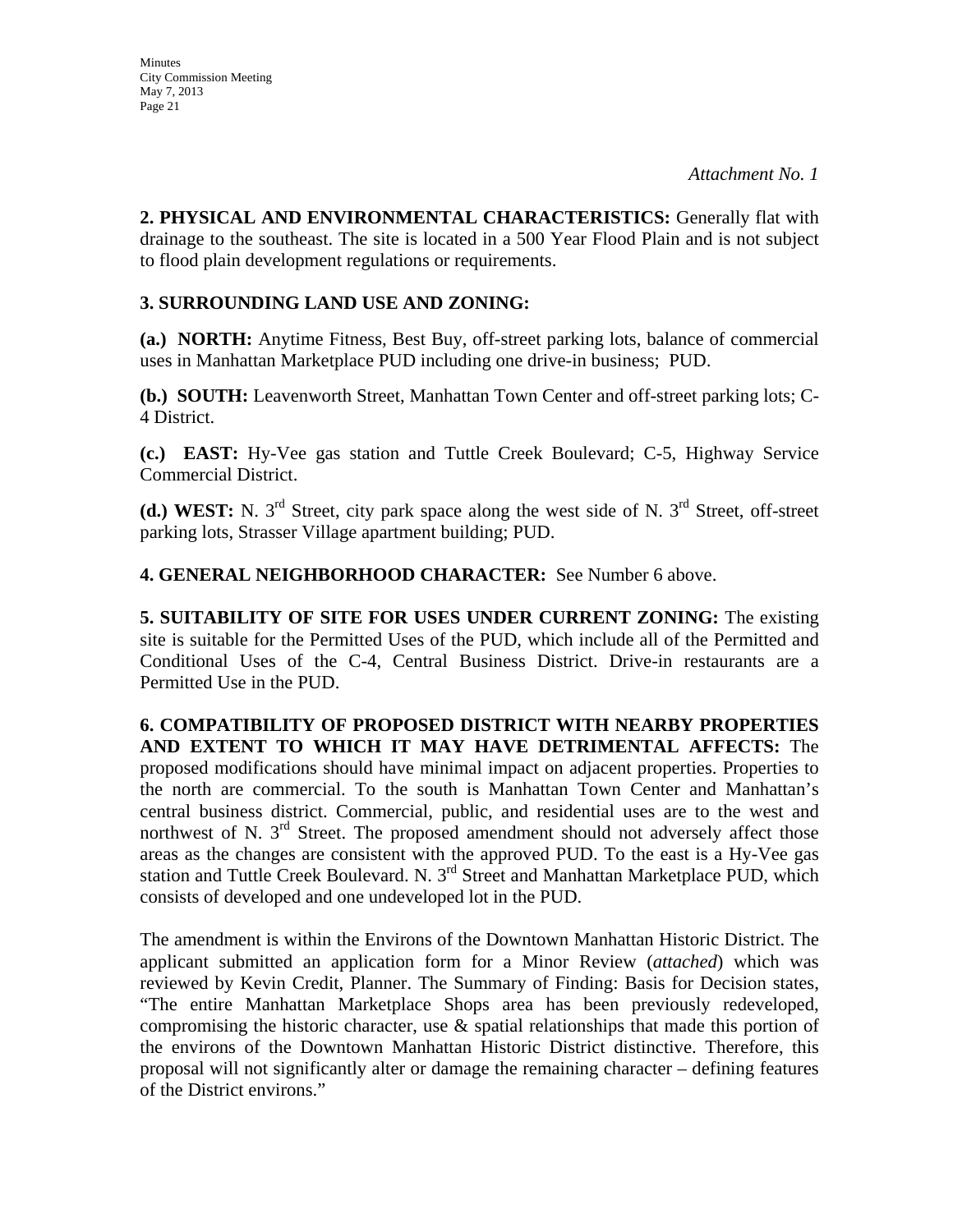*Attachment No. 1* 

**7. CONFORMANCE WITH COMPREHENSIVE PLAN:** The Manhattan Urban Area Comprehensive Plan shows the site as Central Core District (CCD), which is a special purpose designation for the Downtown Core. The amendment site is also designated as a primary redevelopment area for expansion of the Central Business District, in Downtown Tomorrow – A Redevelopment Plan for Downtown Manhattan, Kansas, adopted in May 2000. The proposed amendment conforms to the Comprehensive Plan.

**8. ZONING HISTORY AND LENGTH OF TIME VACANT AS ZONED:** The amendment site is vacant as demolition and clearing have occurred since rezoning to PUD.

- May 1, 2006 Manhattan Urban Area Planning Board, on a vote of 5-0, recommends approval of the rezoning of Manhattan Marketplace Addition, Unit Two from R-2, Two-Family Residential District; R-3, Multiple-Family Residential District; C-2, Neighborhood Shopping District; C-4, Central Business District; C-5, Highway Service Commercial District; I-3, Light Industrial District; and, PUD, Commercial Planned Unit Development District, to PUD, Commercial Planned Unit Development District.
- May 15, 2006 Applicant submits revised Preliminary Development Plan replacing the hotel in Building P with residences.
- May 16, 2006 City Commission considers first reading of an ordinance rezoning of Manhattan Marketplace Addition, Unit Two to PUD, Commercial Planned Unit Development District and on a vote of 5- 0, overrode the Planning Board's recommendation and approved first reading of an ordinance rezoning the site to PUD, Commercial Planned Unit Development, as modified by the revised Preliminary Development Plan that replaced the hotel use in Building P with residential dwellings, based on the findings in the Staff Report as verbally updated in the staff presentation, with the four (4) conditions of approval recommended by the Planning Board.
- June 6, 2006 City Commission overrides the recommendation of the Manhattan Urban Area Planning Board and approves Ordinance No. 6544 rezoning Manhattan Marketplace Addition, Unit Two, to PUD Commercial Planned Unit Development District as modified by the revised Preliminary Development Plan replacing the hotel use in Building P with residential dwellings, based on the findings in the Staff Report as updated by the Cover Memorandum, with the four (4) conditions of approval listed in the Staff Report.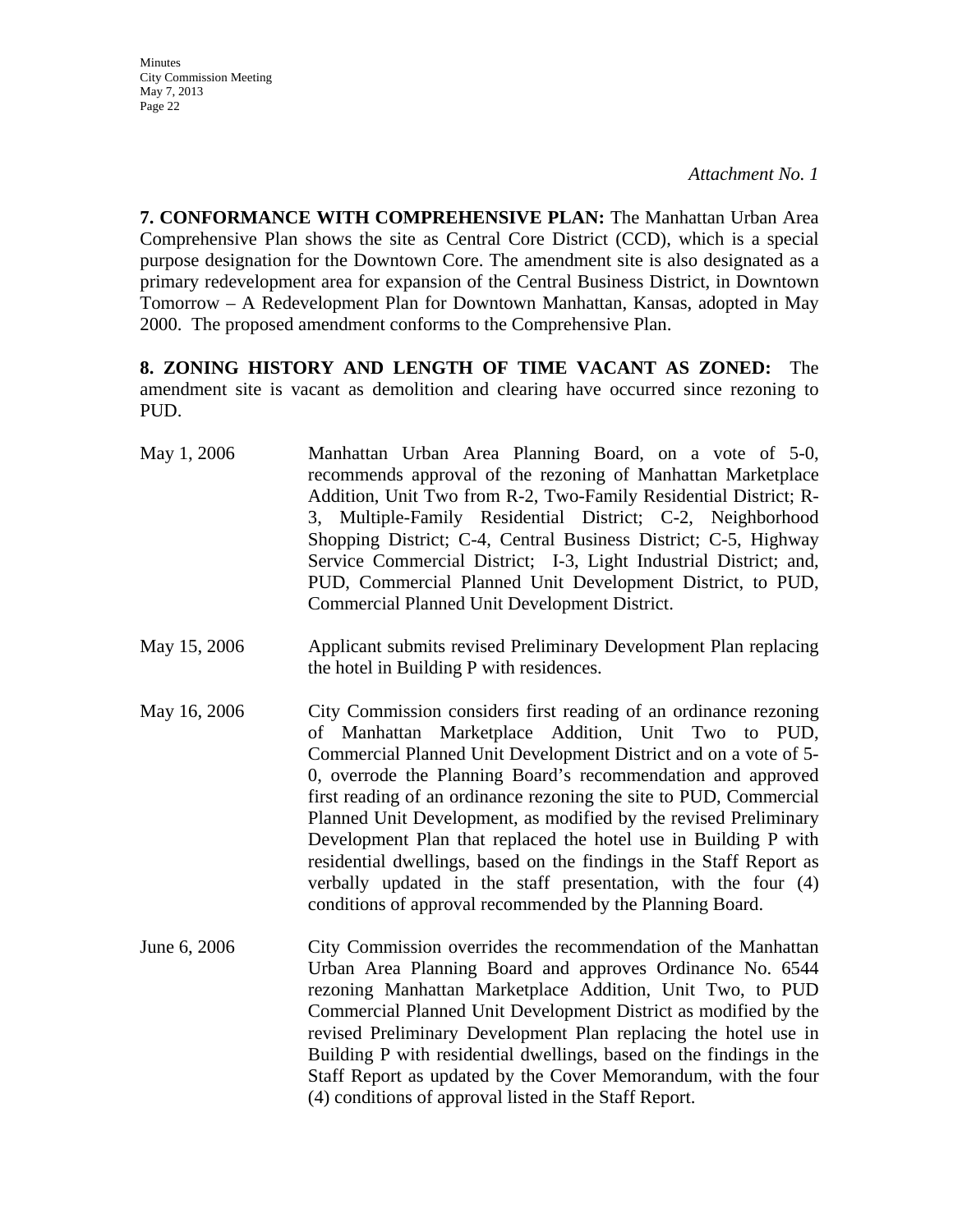- January 24, 2008 Manhattan Urban Area Planning Board approves the Final Plat of Manhattan Marketplace Shops, Unit One, Planned Unit Development. February 5, 2008 City Commission accepts easements and rights-of-way of
- Manhattan Marketplace Shops, Unit One, Planned Unit Development.

**9. CONSISTENCY WITH INTENT AND PURPOSE OF THE ZONING ORDINANCE:** The intent and purpose of the Zoning Regulations is to protect the public health, safety, and general welfare; regulate the use of land and buildings within zoning districts to assure compatibility; and to protect property values.

The PUD Regulations are intended to provide a maximum choice of living environments by allowing a variety of housing and building types; a more efficient land use than is generally achieved through conventional development; a development pattern that is in harmony with land use density, transportation facilities and community facilities; and a development plan which addresses specific needs and unique conditions of the site which may require changes in bulk regulations or layout. The proposed PUD amendment is consistent with the intent and purposes of the Zoning Regulations, the intent of the PUD Regulations and meets the Design Guidelines, subject to any conditions of approval listed under the staff recommendation.

**10. RELATIVE GAIN TO THE PUBLIC HEALTH, SAFETY AND WELFARE THAT DENIAL OF THE REQUEST WOULD ACCOMPLISH, COMPARED WITH THE HARDSHIP IMPOSED UPON THE APPLICANT:** There appears to be no relative gain to the public that denial would accomplish in comparison to the hardship to the applicant and the City. The area of the PUD, affected by the amendment, is the final part of the overall downtown redevelopment project. Substantial public investment has been made to implement the entire PUD as a part of the overall downtown redevelopment effort. Denial of the amendment would be a hardship on the applicant, as well as the general public, given the levels of public investment already made.

**11. ADEQUACY OF PUBLIC FACILITIES AND SERVICES:** Adequate public facilities and services are available to serve the site.

# **12. OTHER APPLICABLE FACTORS:** None.

**13. STAFF COMMENTS:** All provisions of Ordinance No. 6544, which are not in conflict with this amendment, shall remain in force.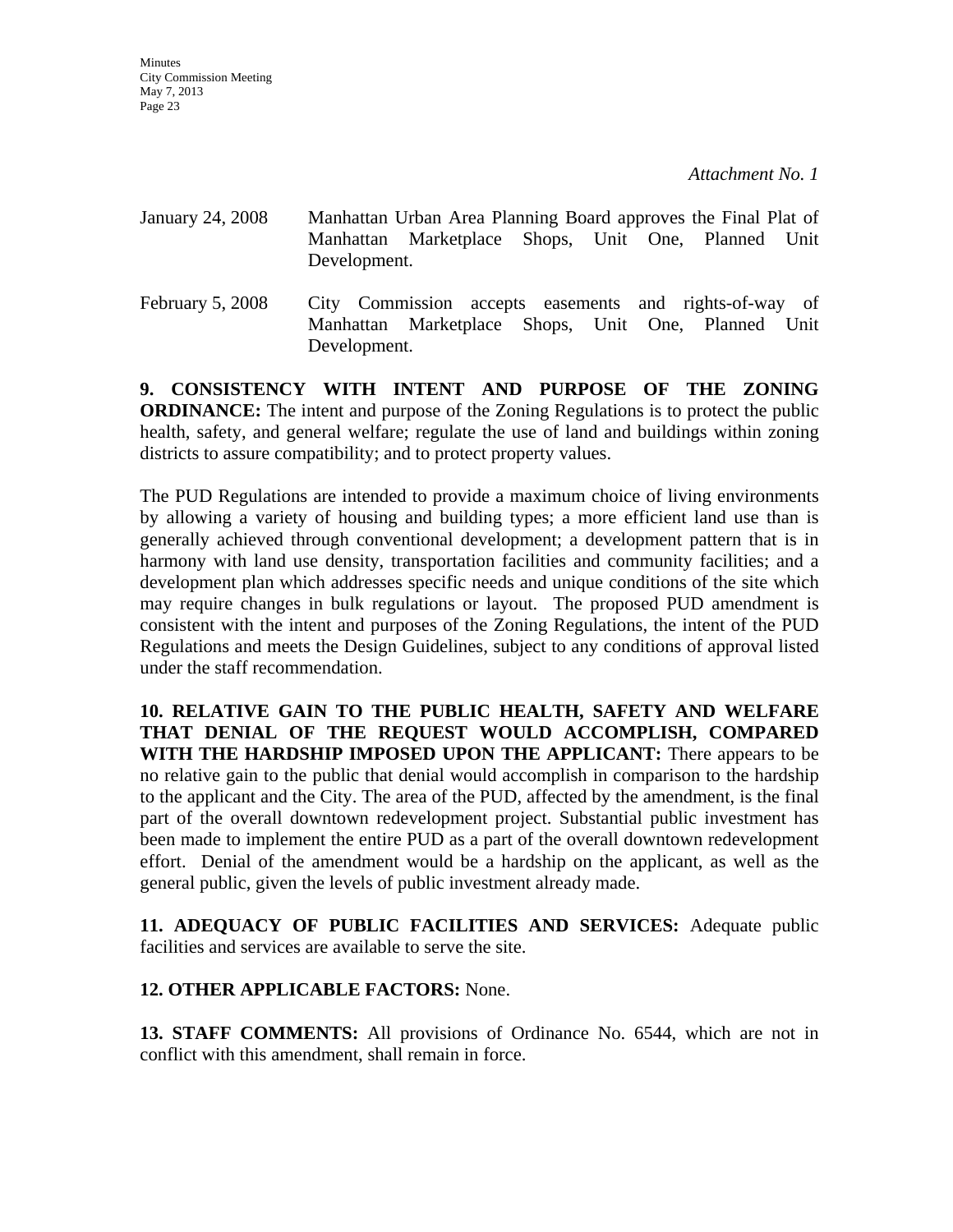City Administration recommends approval of the proposed amendment of Ordinance No. 6544 and the approved Preliminary Development Plan of Lot 16, Manhattan Marketplace PUD, Unit Two, to be known as the Final Development Plan of Lots 1 and 2, Manhattan Marketplace Shops, Unit Five, Planned Unit Development, subject to the following condition:

1. Exempt signage shall include signage described in the Manhattan Zoning Regulations, Article VI, Section 6-104 (A)(1),(2),(4),(5),and (7); and, Section 6-104 (B)(2) and B(5).

### **ALTERNATIVES:**

- 1. Recommend approval of the proposed amendment of Ordinance No. 6544 and the approval of the proposed amendment of Ordinance No. 6544 and the approved Preliminary Development Plan of Lot 16, Manhattan Marketplace PUD, Unit Two, to be known as the Final Development Plan of Lots 1 and 2, Manhattan Marketplace Shops, Unit Five, Planned Unit Development, stating the basis for such recommendation.
- 2. Recommend denial of the proposed amendments of Ordinance No. 6544 and the approval of the proposed amendment of Ordinance No. 6544 and the approved Preliminary Development Plan of Lot 16, Manhattan Marketplace PUD, Unit Two, to be known as the Final Development Plan of Lots 1 and 2, Manhattan Marketplace Shops, Unit Five, Planned Unit Development, stating the specific reasons for denial.
- 3. Table the proposed Amendment to a specific date, for specifically stated reasons.

#### **POSSIBLE MOTION:**

The Manhattan Urban Area Planning Board recommends approval of the proposed amendment of Ordinance No. 6544 and the approved Preliminary Development Plan of Lot 16, Manhattan Marketplace PUD, Unit Two, to be known as the Final Development Plan of Lots 1 and 2, Manhattan Marketplace Shops, Unit Five, Planned Unit Development, based on the findings in the Staff Report, subject to the one condition of approval recommended by City Administration.

**PREPARED BY:** Steve Zilkie, AICP, Senior Planner

**DATE:** April 9, 2013

13019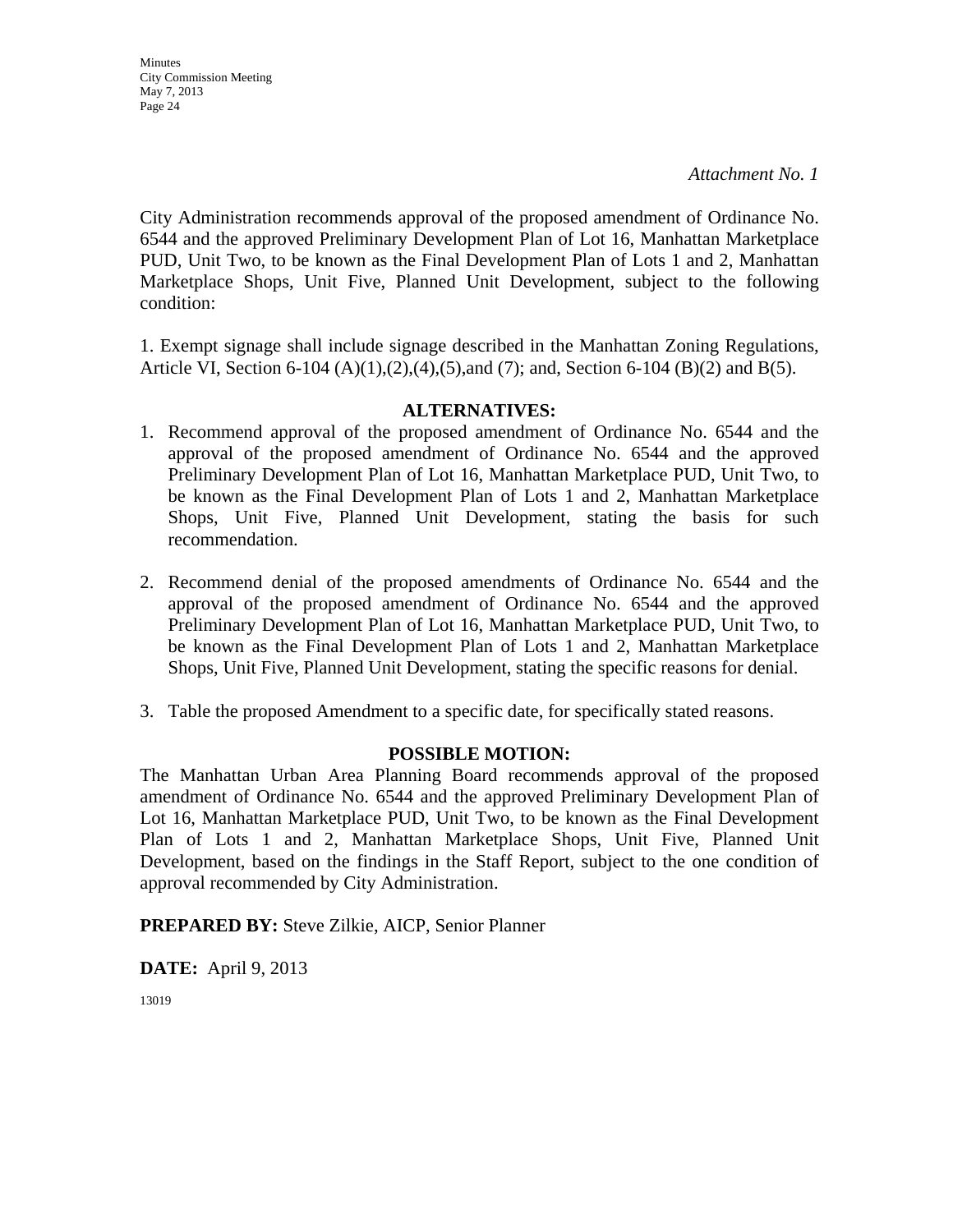#### **STAFF REPORT**

### **ON AN APPLICATION TO REZONE PROPERTY**

**FROM:** C-5, Highway Service Commercial District

**TO:** I-2, Industrial Park District

**APPLICANT:** SMH Consultants – Jeffrey Hancock, on behalf of the owner

**ADDRESS:** 4201B Anderson Avenue, Suite 2, Manhattan, KS 66503

**OWNERS:** JSG Properties, LLC – Gary Jones

**ADDRESS:** 800 Hayes Drive

**LOCATION:** Lot 4, Manhattan Service Park Addition

**AREA:** 50,140 square feet (1.15 acres)

**DATE OF PUBLIC NOTICE PUBLICATION:** Monday, March 25, 2013

# **DATE OF PUBLIC HEARING: PLANNING BOARD:** Monday, April 15, 2013 **CITY COMMISSION:** Tuesday, May 7, 2013

#### **THIRTEEN MATTERS TO BE CONSIDERED WHEN REZONING**

- **1. EXISTING USE:** undeveloped lot at the end of Service Circle cul-de-sac. The applicant has also proposed a Final Plat of Manko III Addition, which will combine the site to the adjacent lot to the north so that an off-street parking lot associated with the industrial use can be constructed on the site. Please refer to the Manko III Addition, memo for more information about the Final Plat.
- **2. PHYSICAL AND ENVIRONMENTAL CHARACTERISTICS:** The site is an irregular shaped lot at the end of Service Circle, a local cul-de-sac serving the adjacent commercial businesses. The site is generally flat. A shallow drainage area is located along the east property line. The site is shown on the effective Flood Insurance Rate Map (FIRMs) panel number 0366E as being located in the AH, 1% Annual Chance Floodplain due to ponding. The preliminary FIRMs of the Riley County Flood Insurance Study update shows the site to be in the Zone X, Protected by Levee Floodplain.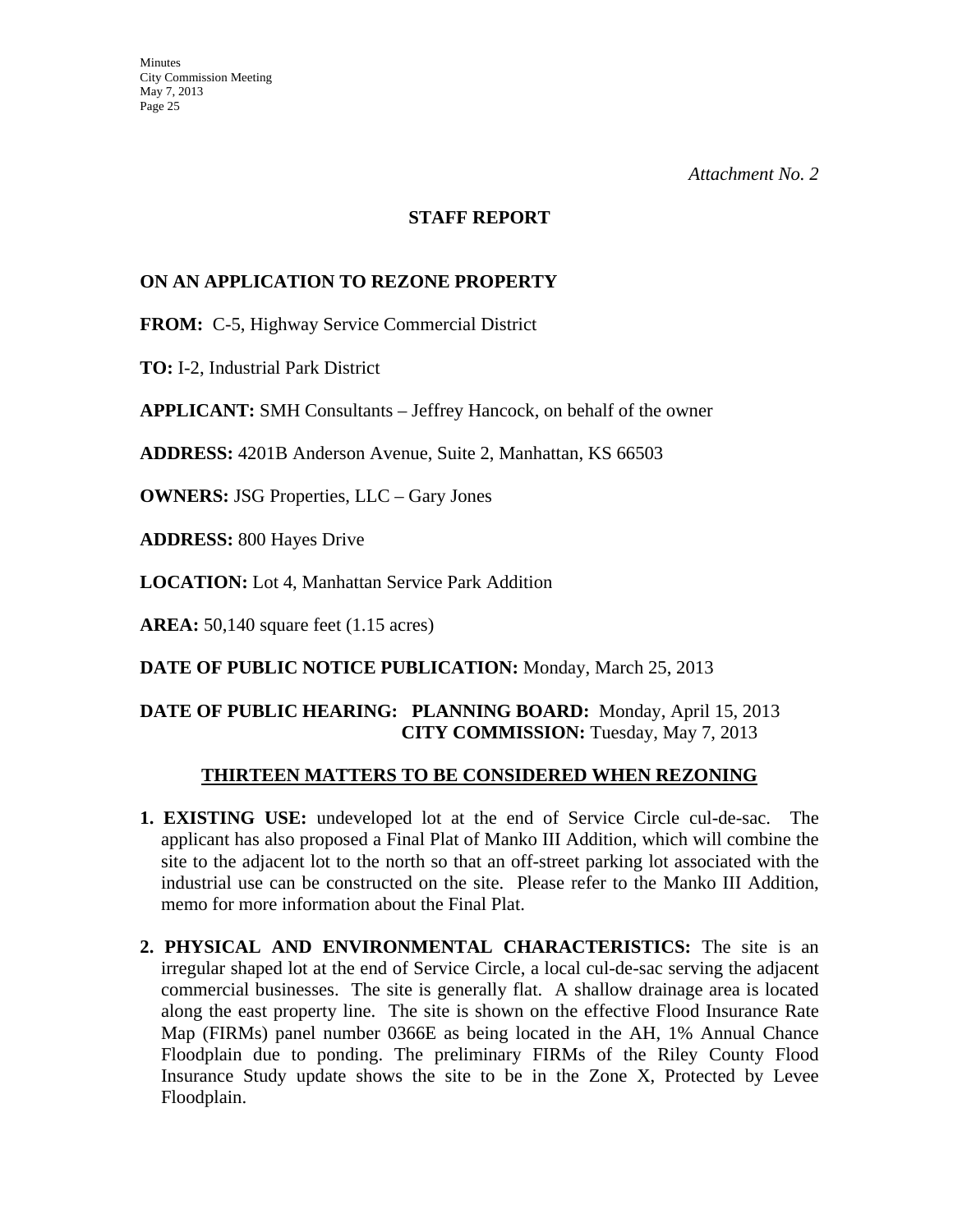### **3. SURROUNDING LAND USE AND ZONING:**

 **NORTH:** I-2, Industrial Park District, Manko Window system manufactures facility.

- **SOUTH:** C-5, Highway Service Commercial District and K-Mart PUD, Commercial Planned Unit Development. Service Circle ROW, vacant land and the K-Mart Shopping Center.
- **EAST:** K-Mart PUD, Commercial Planned Unit Development and C-2, Neighborhood Shopping District. K-Mart Shopping Center and Plaza East Shopping Center
- **WEST:** C-5, Highway Service Commercial District. Service industry uses devoted to Manko Windows Systems and the automotive repair industry.
- **4. GENERAL NEIGHBORHOOD CHARACTER:** The immediate area is a mix of vacant commercial lots, service repair businesses, Manko Window Systems manufacturing business and retail commercial uses.
- **5. SUITABILITY OF SITE FOR USES UNDER CURRENT ZONING:** The site meets the minimum lot size and area requirements for the C-5, Highway Service Commercial District. The property owner is proposing to construct an off-street parking lot associated with the window and door manufacturing facility. The proposed rezoning and Final Plat of Manko III Addition will allow for the proposed off-street parking lot to comply with all applicable regulations of the Zoning Ordinance.
- **6. COMPATIBILITY OF PROPOSED DISTRICT WITH NEARBY PROPERTIES AND EXTENT TO WHICH IT MAY HAVE DETRIMENTAL AFFECTS:** The proposed rezoning from C-5 District to I-2 District is compatible with the surrounding properties. The I-2, Industrial Park District is designed to allow for a broad range of manufacturing and research activities in a large lot industrial park setting. The lot immediately to the north of the site is zoned I-2 District. The current uses found in the C-5 District in the area are service repair uses associated with Manko Window Systems or the automotive repair industry. The current uses are of a light industrial nature and compatible with the I-2 District. The commercial retail uses to the east of the site face U.S. Highway 24 to the southeast. Only the rear of these commercial buildings can be seen from the site.

 The proposed rezoning should not result in any detrimental effects related to traffic, light or noise when compared to the permitted uses allowed in the C-5 District, which the site is currently zoned. The intent of the property owner is to construct an off-street parking lot for Manko Window Systems on the adjacent lot; however, any of the permitted or conditional uses of the I-2 District would be allowed. The parking lot will have access onto Service Circle.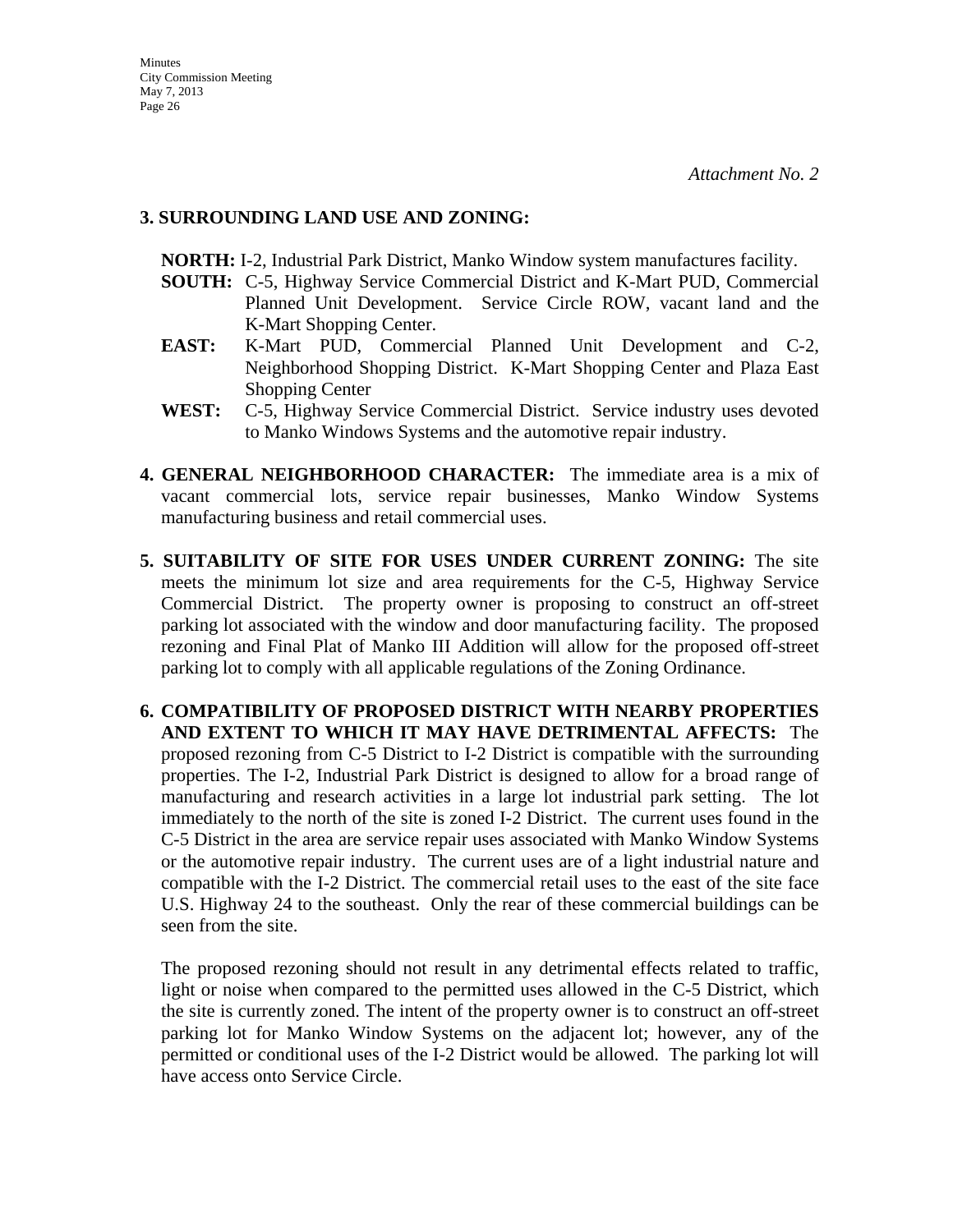**7. CONFORMANCE WITH COMPREHENSIVE PLAN:** The site is shown on the future land use map in the northeast planning area as Commercial Center (CC). The I-2 District falls within the Industrial (IND) land use designation of the Comprehensive Plan.

The CC and IND policies are set out below in *italics* and *bold italics.*

# *COMMUNITY COMMERCIAL (CC)*

# *CC 1: Characteristics*

*Community Commercial Centers provide a mix of retail and commercial services in a concentrated and unified setting that serves the local community and may also provide a limited draw for the surrounding region. These centers are typically anchored by a larger national chain, between 120,000 and 250,000 square feet, which may provide sales of a variety of general merchandise, grocery, apparel, appliances, hardware, lumber, and other household goods. Centers may also be anchored by smaller uses, such as a grocery store, and may include a variety of smaller, complementary uses, such as restaurants, specialty stores (such as books, furniture, computers, audio, office supplies, or clothing stores), professional offices and health services. The concentrated, unified design of a community commercial center allows it to meet a variety of community needs in a "one-stop shop" setting, minimizing the need for multiple vehicle trips to various commercial areas around the community. Although some single use highway-oriented commercial activities will continue to occur in some areas, this pattern of development is generally not encouraged.* 

# *CC 2: Location*

*Community Commercial Centers should be located at the intersection of one or more major arterial streets. They may be located adjacent to urban residential neighborhoods and may occur along major highway corridors as existing uses become obsolete and are phased out and redeveloped over time. Large footprint retail buildings (often known as "big-box" stores) shall only be permitted in areas of the City where adequate access and services can be provided.* 

# *CC 3: Size*

*Typically require a site of between 10 and 30 acres.* 

# *CC 4: Unified Site Design*

*A unified site layout and design character (buildings, landscaping, signage, pedestrian and vehicular circulation) shall be required and established for the center to guide current and future phases of development. Building and site design should be used to create visual interest and establish a more pedestrian-oriented scale for the center and between out lots.*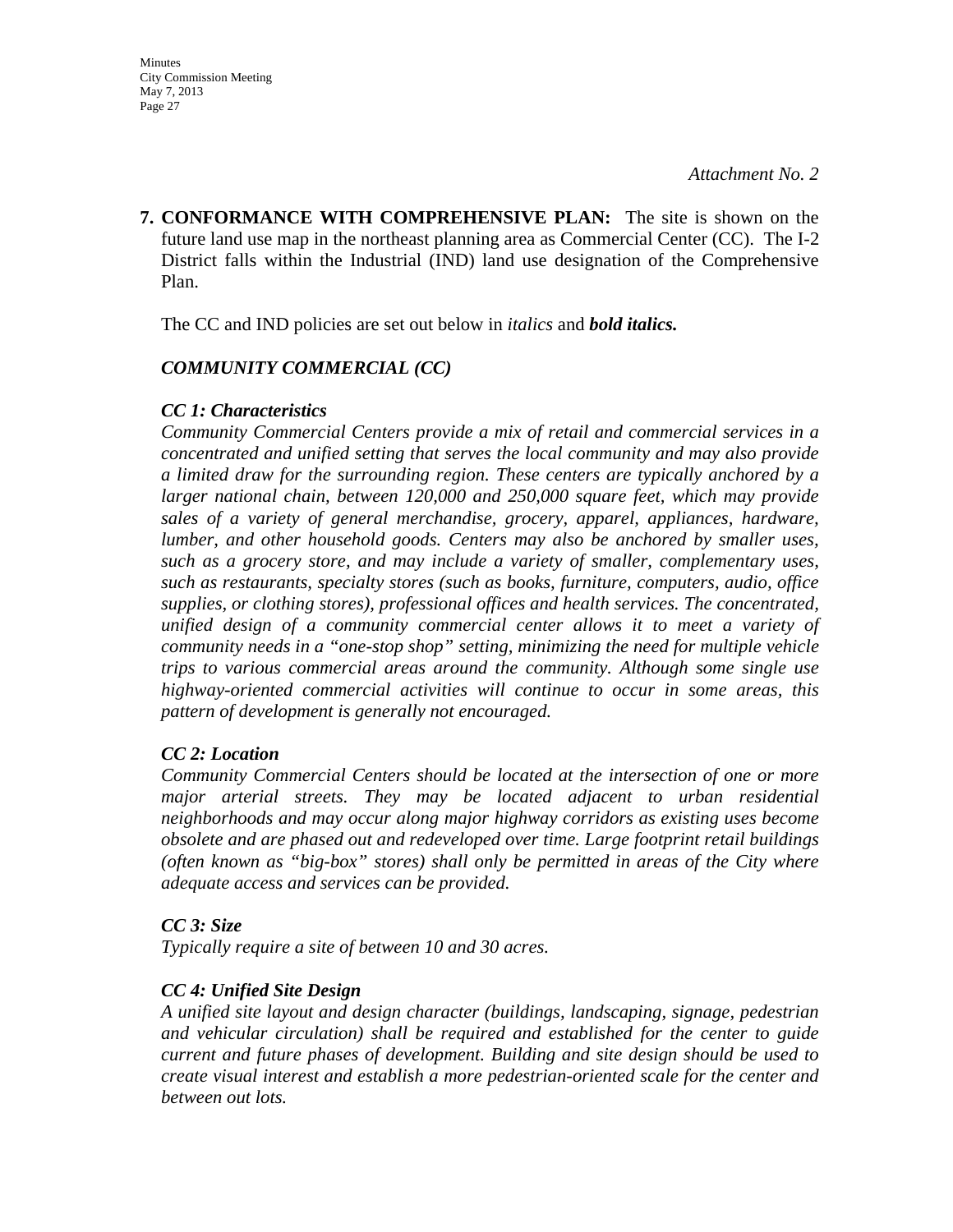# *CC 5: Architectural Character*

*Community Commercial Centers shall be required to meet a basic level of architectural detailing, compatibility of scale with surrounding areas, pedestrian and bicycle access, and mitigation of negative visual impacts such as large building walls, parking areas, and service and loading areas. While these requirements apply to all community commercial development, they are particularly important to consider for larger footprint retail buildings, or "big-box" stores. A basic level of architectural detailing shall include, but not be limited to, the following:* 

*• Façade and exterior wall plane projections or recesses;* 

*• Arcades, display windows, entry areas, awnings, or other features along facades facing public streets;* 

*• Building facades with a variety of detail features (materials, colors, and patterns); and* 

*• High quality building materials.* 

# *CC 6: Organization of Uses*

*Community commercial services should be concentrated and contained within planned activity centers, or nodes, throughout the community. Within each activity center or node, complementary uses should be clustered within walking distance of each other to facilitate efficient, "one-stop shopping", and minimize the need to drive between multiple areas of the center. Large footprint retail buildings, or "big-box" stores should be incorporated as part of an activity center or node along with complementary uses. Isolated single store developments are strongly discouraged.* 

# *CC 7: Parking Design and Layout*

*Uninterrupted expanses of parking should be avoided. Parking areas should be broken into smaller blocks divided by landscaping and pedestrian walkways. Parking areas should be distributed between the front and sides of buildings, or front and rear, rather than solely in front of buildings to the extent possible.* 

# *CC 8: Circulation and Access*

*Clear, direct pedestrian connections should be provided through parking areas to building entrances and to surrounding neighborhoods or streets. Integrate main entrances or driveways with the surrounding street network to provide clear connections between uses….* 

# *Employment: Industrial and Office*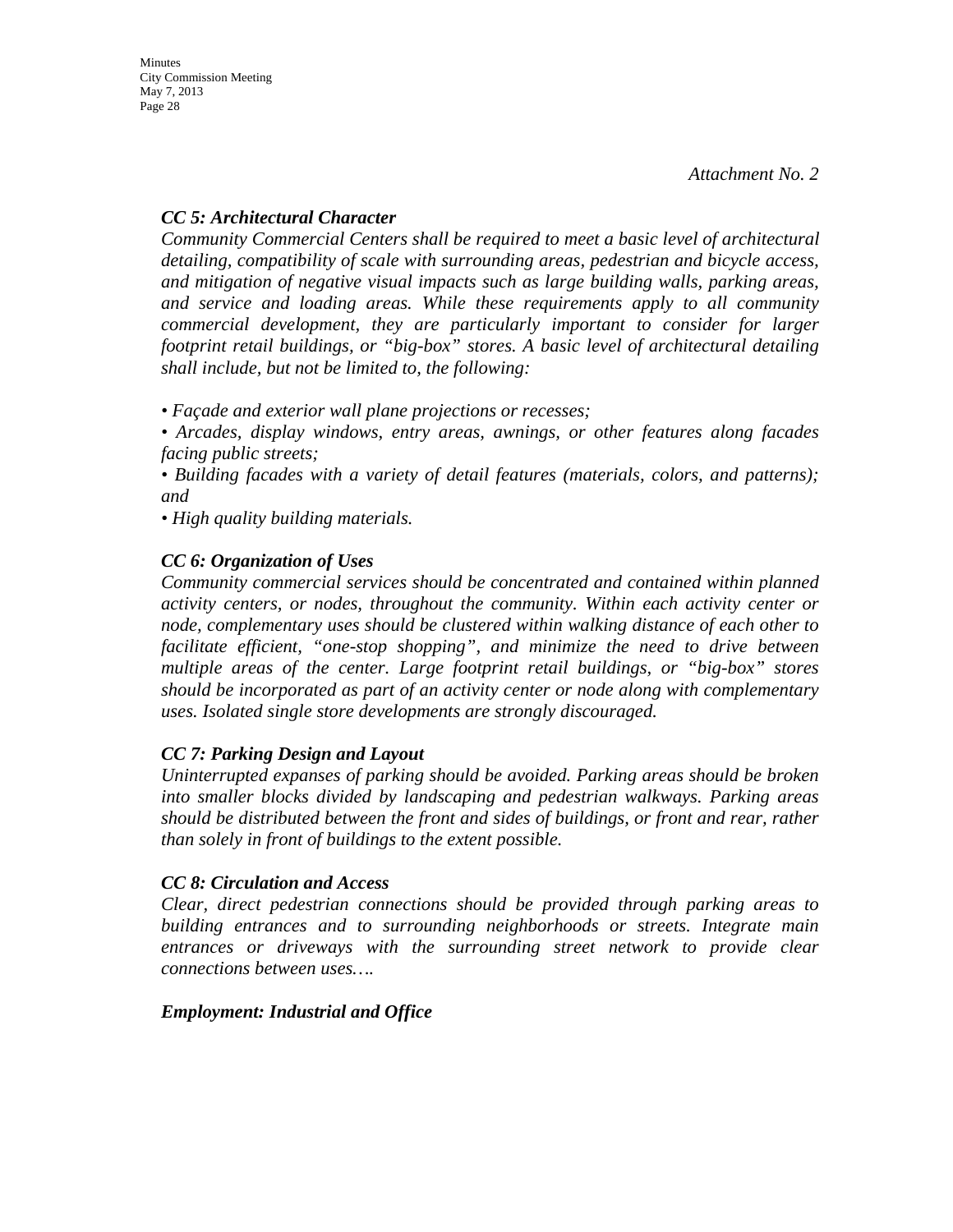# *BACKGROUND AND INTENT*

*Employment uses within the Urban Area are intended to provide concentrated areas of high quality employment facilities for uses such as office headquarters, research and development facilities, and educational facilities, as well as locations for light and heavy manufacturing, warehousing and distribution, indoor and screened outdoor storage, and a wide range of other industrial services and operations.* 

# *INDUSTRIAL (IND)*

# *I 1: Characteristics*

*The Industrial designation is intended to provide locations for light and heavy manufacturing, warehousing and distribution, indoor and screened outdoor storage, and a wide range of other industrial services and operations. Typically, heavy industrial uses involve more intensive work processes, and may involve manufacturing or basic resource handling and/or extraction. Design controls within an Industrial area are not as extensive as in the Office/Research Park category and a broader range of uses is permitted.* 

# *I 2: Location*

*Because of their potential environmental impacts, Industrial uses should generally be located away from population centers or must be adequately buffered. Traffic generated by industrial uses should not pass through residential areas. Sites should have access to one or more major arterials or highways capable of handling heavy truck traffic. Railroad access is also beneficial to certain types of heavy industrial uses. Light industrial uses can typically be located in areas that also contain some highwayoriented commercial uses, and might benefit from close proximity and better access to their local customer base.* 

#### *I 3: Screening*

*Storage, loading and work operations should be screened from view along all industrial area boundaries (when adjacent to non-industrial uses) and along all public streets.* 

The immediate area along Service Circle is generally service commercial uses, of which the current uses would be permitted in the I-2 District. Many of the factors of the CC policies do not apply to the area along Service Circle because the policies relate to shopping centers.

To the north of the subject site is the Manko Windows System manufacturing facility and other manufacturing uses, which are in the I-2 District.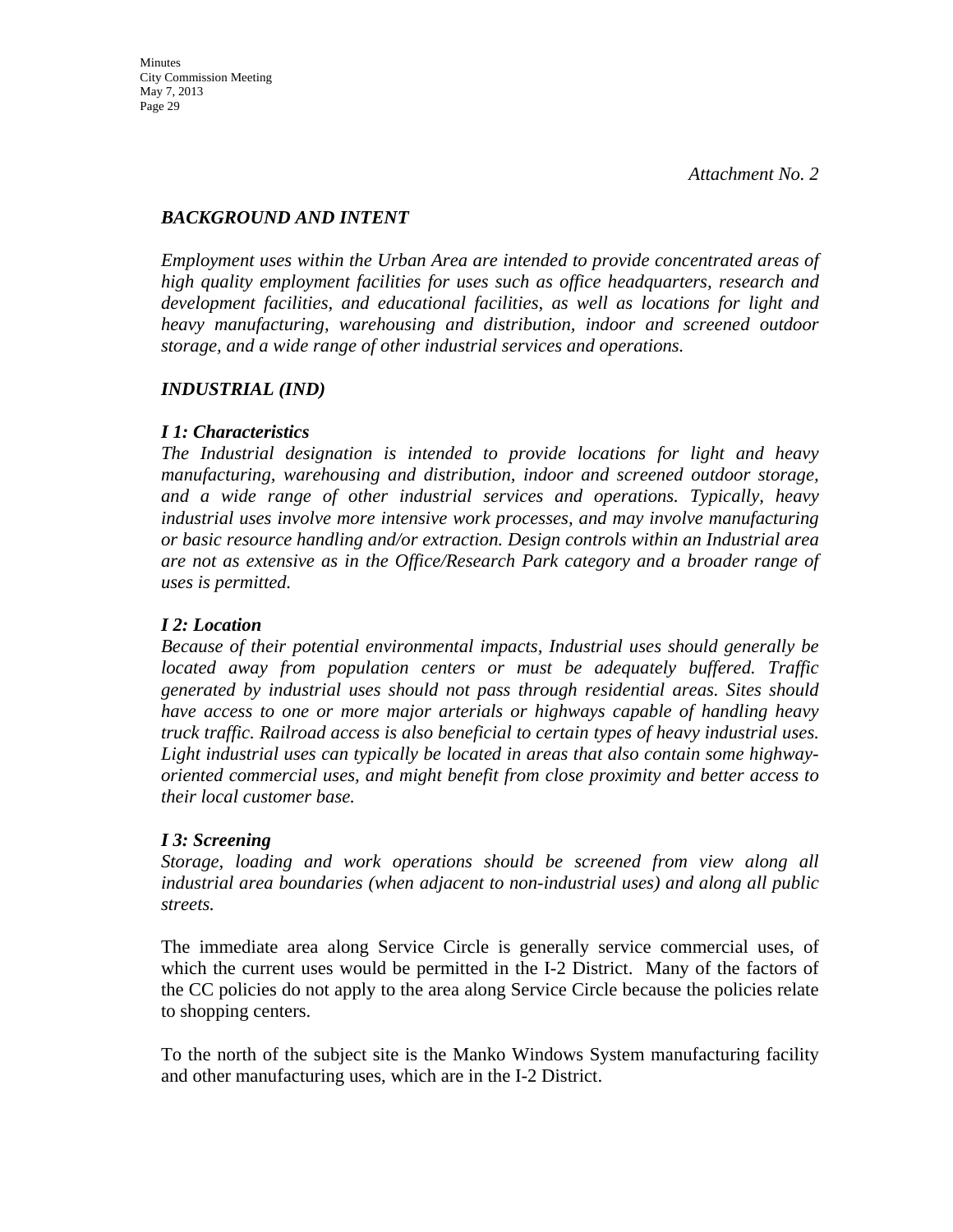The proposed I-2 District is in general conformance to the Comprehensive Plan.

### **8. ZONING HISTORY AND LENGTH OF TIME VACANT AS ZONED:**

| July 1, 1969                | City Commission approved Ordinance No. 2652<br>annex area that includes the site into the City and<br>rezone the area to E, Light Industrial District                                                                                     |
|-----------------------------|-------------------------------------------------------------------------------------------------------------------------------------------------------------------------------------------------------------------------------------------|
| July 15, 1969               | City Commission approves Ordinance No. 2658<br>which established a new Zoning Ordinance for the<br>City. The new Zoning Ordinance rezoned the site<br>from E, Light Industrial District to<br>$I-3$ , Light<br><b>Industrial District</b> |
| December 16, 1969           | Manhattan City Commission approves Ordinance<br>No. 2692 to rezoned an area, including the site from<br>I-3 District to I-2, Industrial Park District                                                                                     |
| October 7, 1985             | Manhattan Urban Area Planning Board approves the<br>Preliminary Plat of Manhattan Industrial Park<br>Addition, Unit 4 and recommends approval to rezone<br>the area of the Preliminary Plat from I-2 District to<br>C-5 District.         |
| November 5, 1985 to present | City Commission approves the ordinance to rezone<br>the area of the Preliminary Plat from I-2 District to<br>C-5 District.                                                                                                                |
| April 6, 1987               | Manhattan Urban Area Planning Board approves the<br>Final Plat of Manhattan Service Park Addition.                                                                                                                                        |
| April 7, 1987               | City Commission accepts easements and rights-of-<br>way for the Final Plat of the Manhattan Service Park<br>Addition.                                                                                                                     |

**9. CONSISTENCY WITH INTENT AND PURPOSE OF THE ZONING ORDINANCE:** The intent and purpose of the Manhattan Zoning Regulations is to protect the public health, safety, and general welfare; regulate the use of land and buildings within zoning districts to assure compatibility; and to protect property values.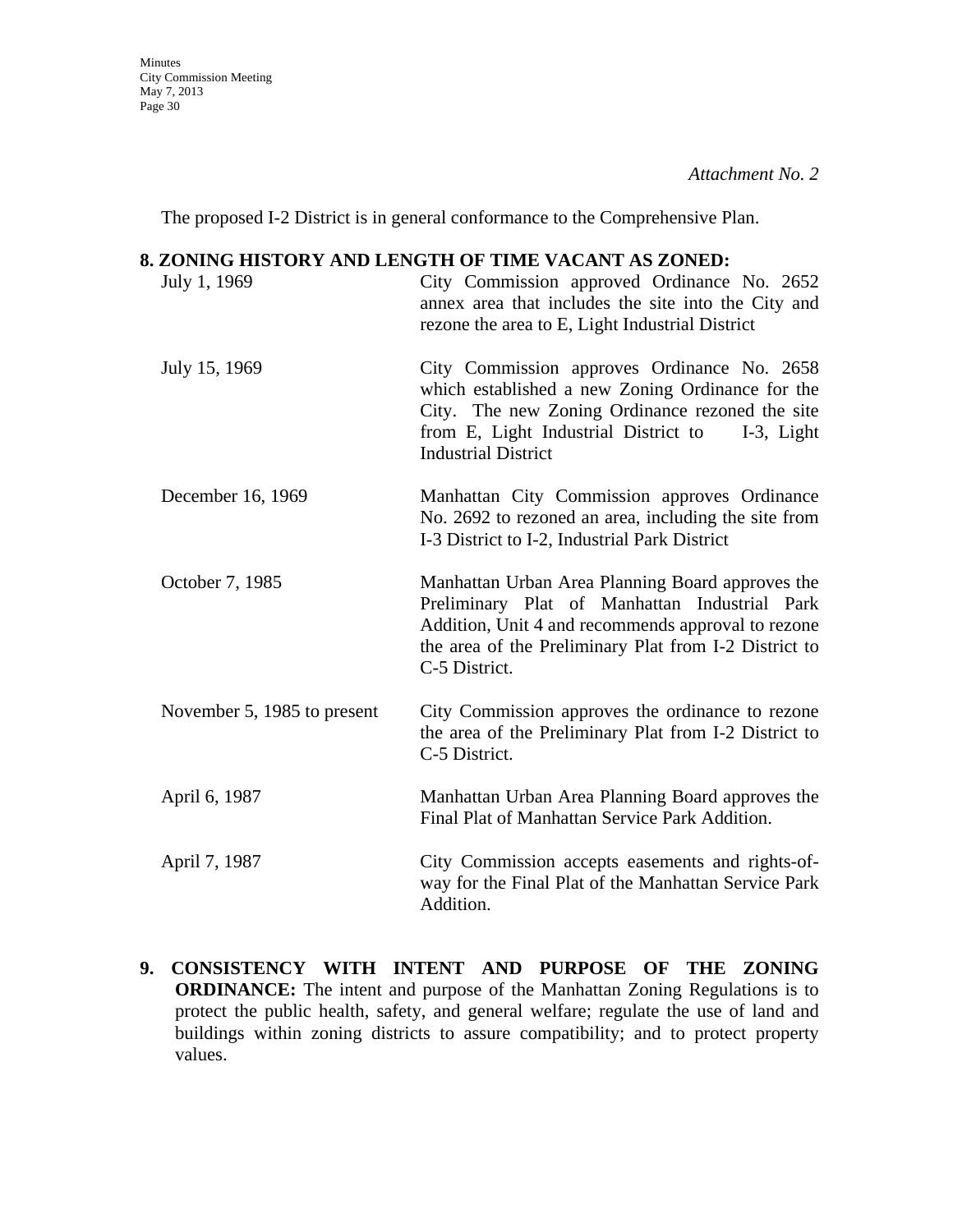**Minutes** City Commission Meeting May 7, 2013 Page 31

> The I-2, Industrial Park District is designed to allow for a broad range of manufacturing and research activities in a large lot industrial park setting. The I-2 District's minimum lot size is one (1) acre; minimum lot width is one hundred (100) feet; and a minimum lot depth is one hundred fifty (150) feet. The site is proposed to be joined with the adjacent lot to the north with the Final Plat to create Lot 1, Manko III Addition. The new lot will meet and exceed the minimum requirements of the I-2 District.

The proposed rezoning is consistent with the Manhattan Zoning Regulations.

- **10. RELATIVE GAIN TO THE PUBLIC HEALTH, SAFETY AND WELFARE THAT DENIAL OF THE REQUEST WOULD ACCOMPLISH, COMPARED WITH THE HARDSHIP IMPOSED UPON THE APPLICANT:** There appears to be no relative gain to the public that denial would accomplish compared to the hardship of denial upon the applicant. The site has been vacant since it was annexed into the City of Manhattan in 1969. The property owner is proposing to construct an off-street parking lot to serve the window manufacture business to the north, which is located in the I-2 District. The proposed rezoning and Final Plat of the site will ensure that the off-street parking lot will comply with the Zoning Regulations. It would be a hardship upon the applicant and property owner to deny the proposed rezoning in a neighborhood, which is has developed with a mix of commercial and industrial uses.
- **11. ADEQUACY OF PUBLIC FACILITIES AND SERVICES:** There are adequate public facilities and services to serve the site.

#### **12. OTHER APPLICABLE FACTORS:** None

**13. STAFF COMMENTS:** City Administration recommends approval of the proposed rezoning of Lot 4, Manhattan Service Park Addition from C-5, Highway Service Commercial District, to I-2, Industrial Park District, based on the findings in the Staff Report.

#### **ALTERNATIVES:**

- 1. Recommend approval of the proposed rezoning of Lot 4, Manhattan Service Park Addition from C-5, Highway Service Commercial District, to I-2, Industrial Park District, stating the basis for such recommendation.
- 2. Recommend denial of the proposed rezoning, stating the specific reasons for denial.
- 3. Table the proposed rezoning to a specific date, for specifically stated reasons.